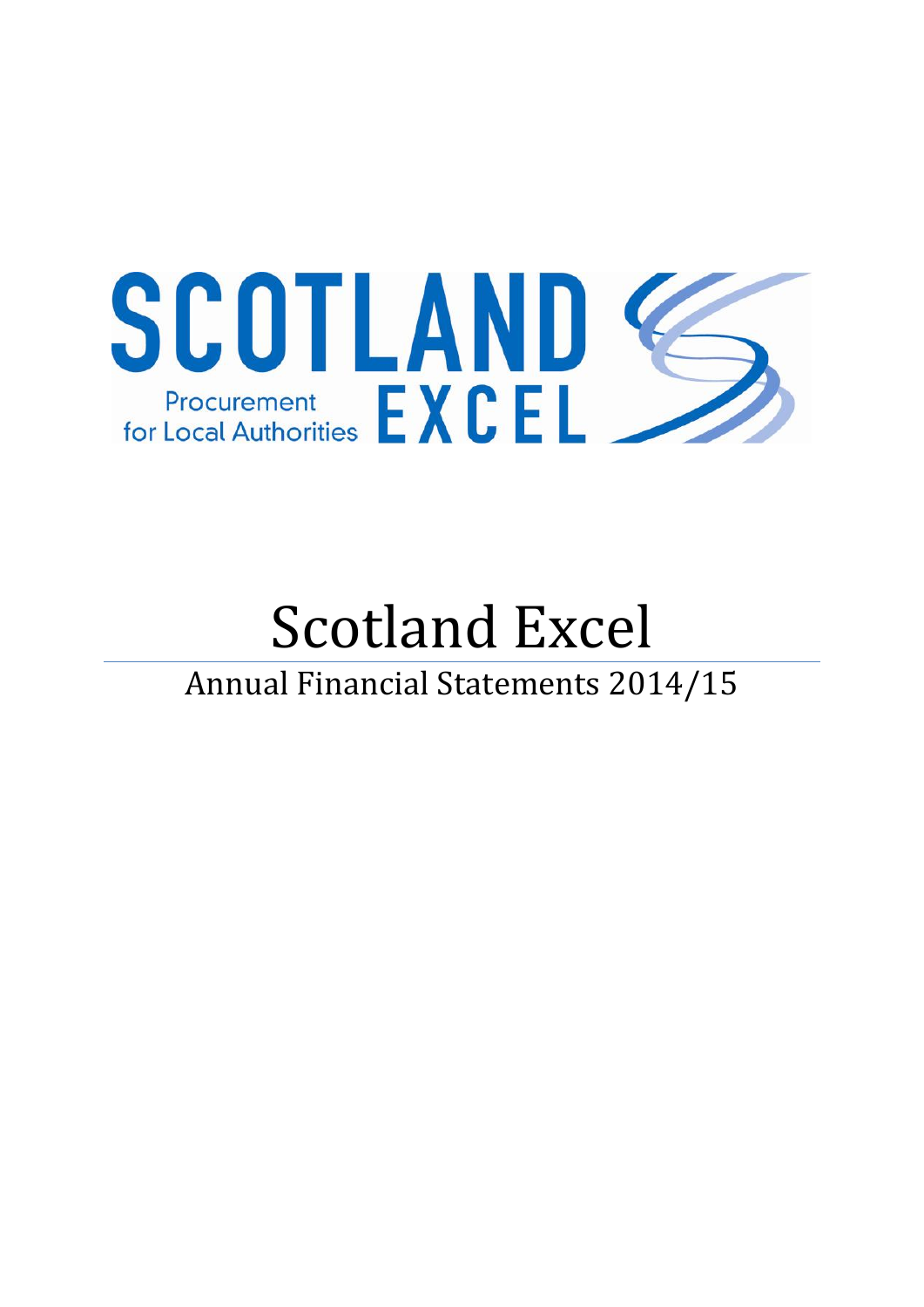# **CONTENTS**

| Comprehensive Income and Expenditure Statement for the year ended 31 March 2015 18            |  |
|-----------------------------------------------------------------------------------------------|--|
|                                                                                               |  |
|                                                                                               |  |
|                                                                                               |  |
|                                                                                               |  |
|                                                                                               |  |
|                                                                                               |  |
|                                                                                               |  |
|                                                                                               |  |
| Note 7 Reconciliation of the Balance on the Comprehensive Income and Expenditure Statement to |  |
|                                                                                               |  |
|                                                                                               |  |
|                                                                                               |  |
|                                                                                               |  |
|                                                                                               |  |
|                                                                                               |  |
|                                                                                               |  |
|                                                                                               |  |
|                                                                                               |  |
|                                                                                               |  |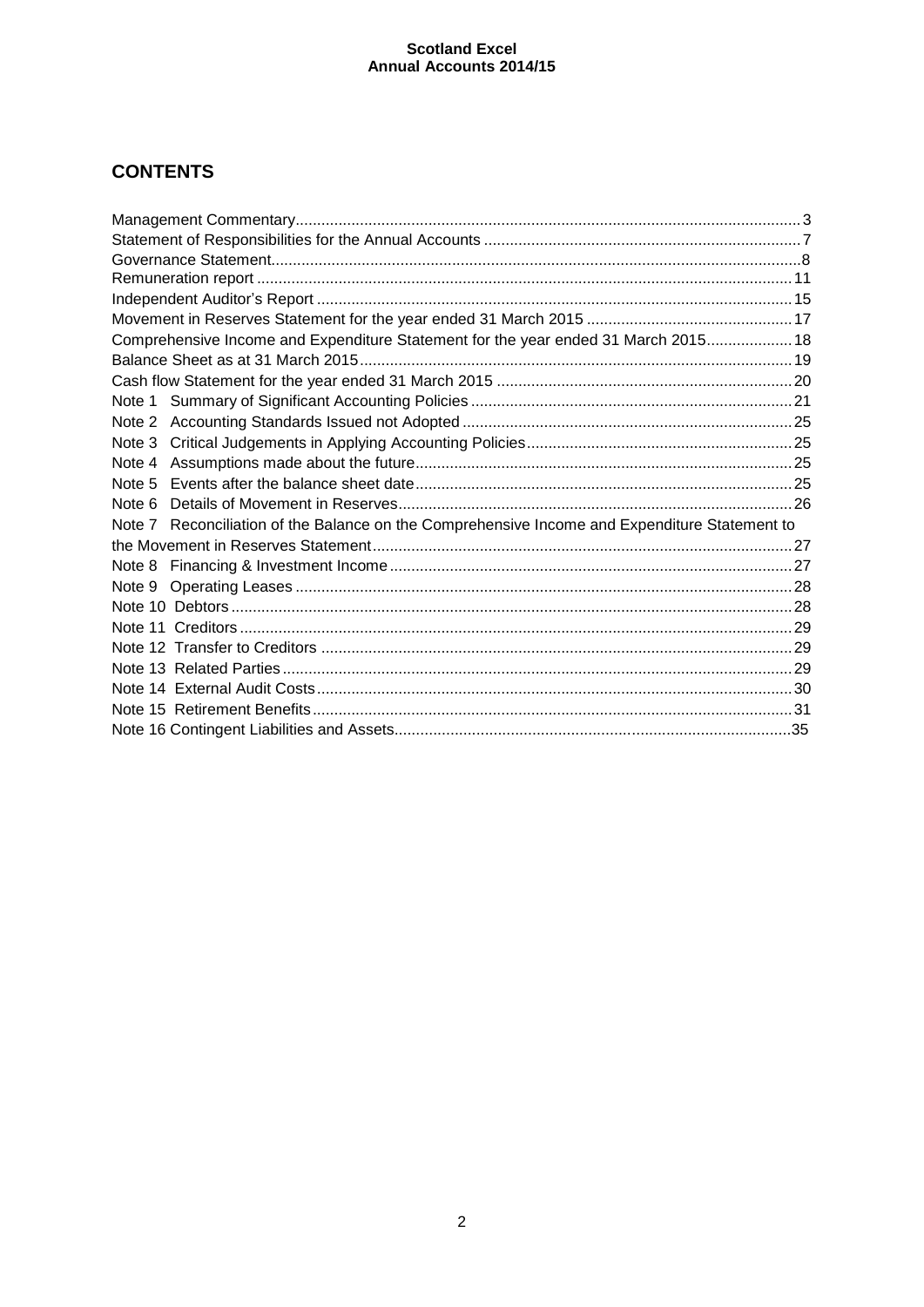# **Management Commentary**

#### **Introduction**

The requirements governing the format and content of local authorities' annual accounts (under s106 of the Local Government (Scotland) Act 1973 joint boards and committees are classed as local authorities) are contained in The Code of Practice on Local Authority Accounting in the United Kingdom ("the Code"). The annual accounts and contents have been prepared in accordance with chapter 5 of HM Treasury's Financial Reporting Manuel 2014-15.

#### **History and Statutory Background**

Scotland Excel was launched in April 2008 to establish a centre of procurement expertise for the local government sector in Scotland. Its remit is to work collaboratively with members and suppliers to raise procurement standards, secure best value for customers and to improve the efficiency and effectiveness of public sector procurement in Scotland.

#### **Structure**

Scotland Excel is governed by three groups of stakeholders from our member organisations:

The Joint Committee is made up of one or more Elected Members (Councillors) from each of Scotland's local authorities. It meets twice a year and is responsible for the strategic direction of the organisation and for approving the annual budget and business plan.

The Executive Sub-Committee is a sub-group of Elected Members from the Joint Committee who meet regularly to approve contract awards and other business decisions.

The Chief Executive Officers' Management Group consists of six local authority Chief Executives responsible for monitoring Scotland Excel's performance against its business plan and objectives.

#### **Values**

The following principles, which are shared across Scotland Excel, underpin our approach and are integral to our success.

Excellence: We practice excellence in everything that we do - in our procurement activities and our service to customers.

Innovation: We will be innovative across all areas - in the strategies we develop and how we share best practice.

Commitment: We are committed to our employees and our customers - in working sustainably to deliver best value.

#### **Strategic Aims**

Scotland Excel has five strategic aims which shape our business plans, objectives and activities.

Best Value: Develop and implement new collaborative contracts, actively managing supplier relationships, and providing high quality business information and reports which support decision making at a national and local level.

Procurement Capability: Deliver a range of best practise projects, initiatives and activities to raise procurement capability across our sector.

Stakeholder Engagement: Engage with local authority stakeholders across all aspects of our business to ensure that our policies, plans and activities are aligned to the strategic priorities of our sector.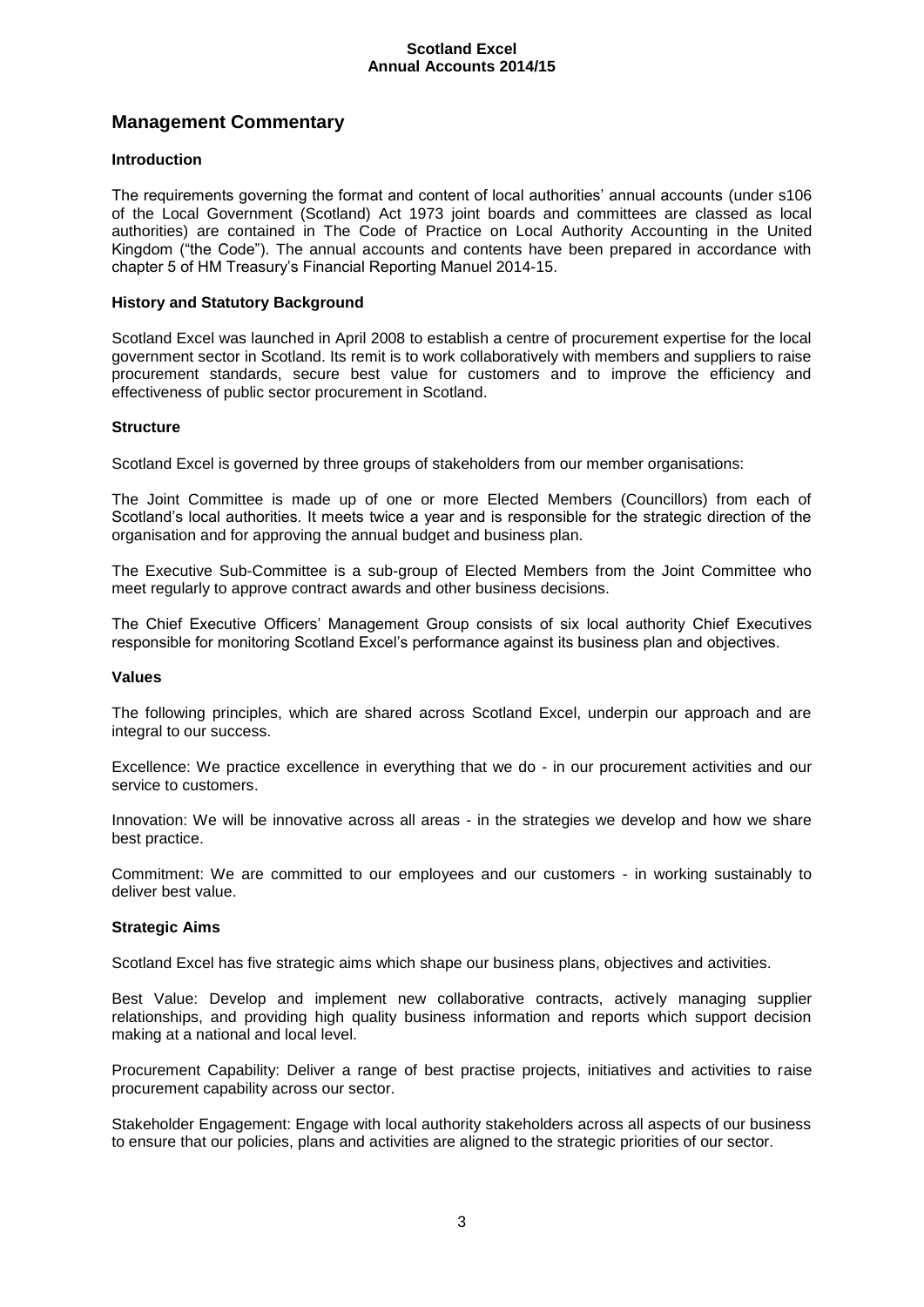Corporate Social Responsibility: Adopt a proactive approach to corporate social responsibility and sustainable practices by taking a holistic view of the social, economic and environmental implications of procurement choices.

Organisational Development: Progress the development of Scotland Excel through the continuous improvement of staff skills, systems and internal process.

A copy of the current three year business plan can be found at the address below.

<http://www.scotland-excel.org.uk/home/AboutUs/StrategyAndGovernance/StrategicAims.aspx>

A copy of the 2014-15 year end report, which measures performance against the business plan for the current year, can be found at the address below.

[http://renfrewshire.cmis.uk.com/renfrewshire/Meetings/tabid/70/ctl/ViewMeetingPublic/mid/397/Meetin](http://renfrewshire.cmis.uk.com/renfrewshire/Meetings/tabid/70/ctl/ViewMeetingPublic/mid/397/Meeting/691/Committee/80/Default.aspx) [g/691/Committee/80/Default.aspx](http://renfrewshire.cmis.uk.com/renfrewshire/Meetings/tabid/70/ctl/ViewMeetingPublic/mid/397/Meeting/691/Committee/80/Default.aspx)

#### **Financial Performance**

#### **Revenue**

The Comprehensive Income and Expenditure Account on page 18 summarises the total costs of providing services and the income available to fund those services.

Excluding accounting adjustments relating to pensions and short term accumulating absences, the Joint Committee has returned a deficit of £401,539 for the financial year 2014/15, compared to a budgeted deficit of £455,383; returning an underspend of £53,844. In line with the agreed business plan, the deficit incurred was funded from reserves.

The difference between the employee costs in the figure below and the figure reported in the Comprehensive Income and Expenditure report is due to accounting adjustments for pension costs (£119,000) and accrued employee benefits (£5,100).

The difference between other income in the figure below and the figure reported in the Comprehensive Income and Expenditure report is due to accounting adjustments for pension interest costs (£74,000).

|                              | <b>Budget</b> | Actual        | Variance  |
|------------------------------|---------------|---------------|-----------|
|                              | £             | £             | £         |
| <b>Employee Costs</b>        | 2,720,600     | 2,795,687     | (75,087)  |
| <b>Property Costs</b>        | 176,500       | 177,476       | (976)     |
| <b>Supplies and Services</b> | 182,500       | 119,258       | 63,242    |
| Contractors & Others         | 249,000       | 254.008       | (5,008)   |
| <b>Administrative Costs</b>  | 308,000       | 353.045       | (45, 045) |
| Payments to Other Bodies     | 33,000        | 122,151       | (89,151)  |
| <b>Total Expenditure</b>     | 3,669,600     | 3,821,625     | (152,025) |
| <b>Requisition Income</b>    | (3, 184, 217) | (3, 184, 217) |           |
| Other Income                 | (30,000)      | (235,869)     | 205,869   |
| <b>Total Income</b>          | (3,214,217)   | (3,420,086)   | 205,869   |
| (Surplus)/Deficit for Year   | 455,383       | 401,539       | 53,844    |

The overspend in Employee Costs is due to voluntary redundancy/early retirement packages as agreed by the Joint Committee. The recruitment of a temporary employee, whose costs are fully recovered and included in Other Income, has contributed to the overspend. The overspend has been partially offset by vacancies within Procurement.

The underspend in Supplies and Services is due to the planned systems development programme not being completed by the end of the financial year.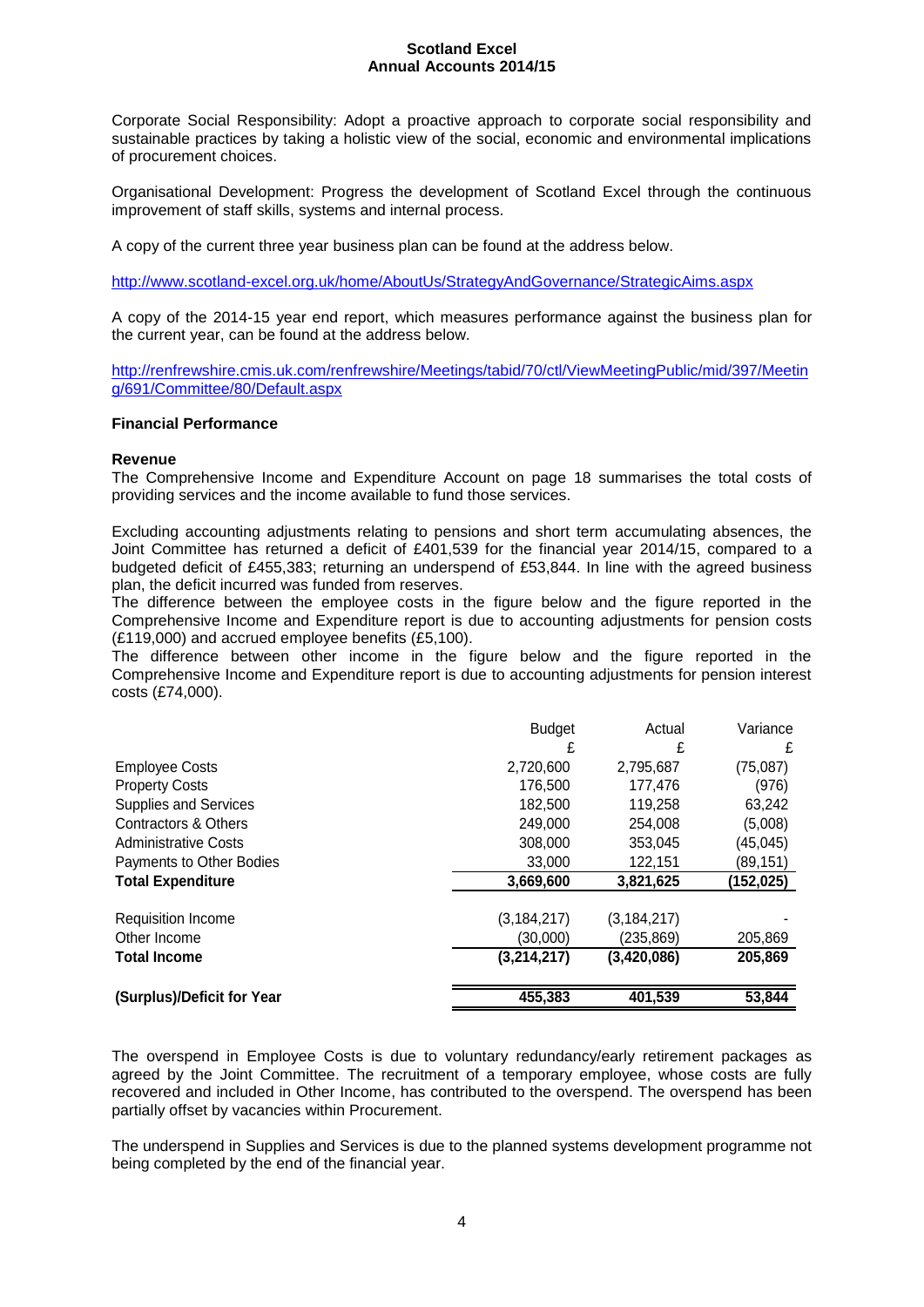The overspend in Administrative Costs is a result of recruitment and advertising costs and legal fees associated with a supplier challenge to a contract award.

The overspend in Payments to Other Bodies relates to external training courses arranged by Scotland Excel for Local Authority employees, which is fully recovered within Other income

The over recovery of Other Income is due to the recovery of training fees and reimbursement of the temporary employee costs mentioned above.

#### **Capital and Reserves**

The Joint Committee does not have the legal powers necessary to hold assets and as such the organisation has no capital spend. Cash balances held by the Joint Committee are matched by creditor balances. The largest creditor balance relates to the revenue reserve balance of £733,567.

#### **Provisions, Contingencies and Write-offs**

The Joint Committee is not aware of any eventualities which may have a material effect on the financial position and has made no provisions for such eventualities.

The Joint Committee has included a contingent liability and asset (see note 16) within the accounts.

In general, any contingent liabilities known to the Joint Committee are covered by insurance arrangements.

There were no debt write-offs during the year.

#### **Net Pension Position**

The disclosure requirements for pension benefits under IAS19 are detailed at Note 15. The appointed actuaries have confirmed a net deficit position of £3.460 million, a deterioration of £1.798 million in their assessment of the position of the pension fund. The net deficit position of the pension reserve impacts on the net asset position of Scotland Excel as a whole, however the funding of these future liabilities will be met from future requisitions from members and as such the going concern assumption is valid.

The appointed actuaries remain of the view that the asset holdings of the Strathclyde Pension Fund and the contributions from employees and employers together with planned increases in employers' contributions provide sufficient security and income to meet future pension liabilities.

#### **Service changes and Future Developments**

The overall strategic aim of Scotland Excel is to deliver best value for local authorities through the development and management of collaborative contracts; and to stimulate, facilitate and deliver advanced procurement across local government. Given the financial challenges facing local authorities and the wider public sector however, it is important that Scotland Excel reflects council priorities and ensures the organisation supports and complements the drive for efficiencies and cost reduction**.**

#### **Events after the Balance Sheet Date**

Events from the Balance Sheet Date until the Date of Signing the Accounts have been taken into consideration

#### **Impact of Economic Climate**

Local government is actively managing an ongoing reduction in available resources which is anticipated to continue over at least the medium term. In response to this, Scotland Excel has taken proactive measures to reorganise itself into a more streamlined organisation which has allowed the requisitions from member authorities to be held in 2015-16 at the same level as 2014-15

The balance of Scottish Government grant funding made available to set up Scotland Excel continues to be used to ensure the organisation is fit for purpose; and to fund procurement reform activity.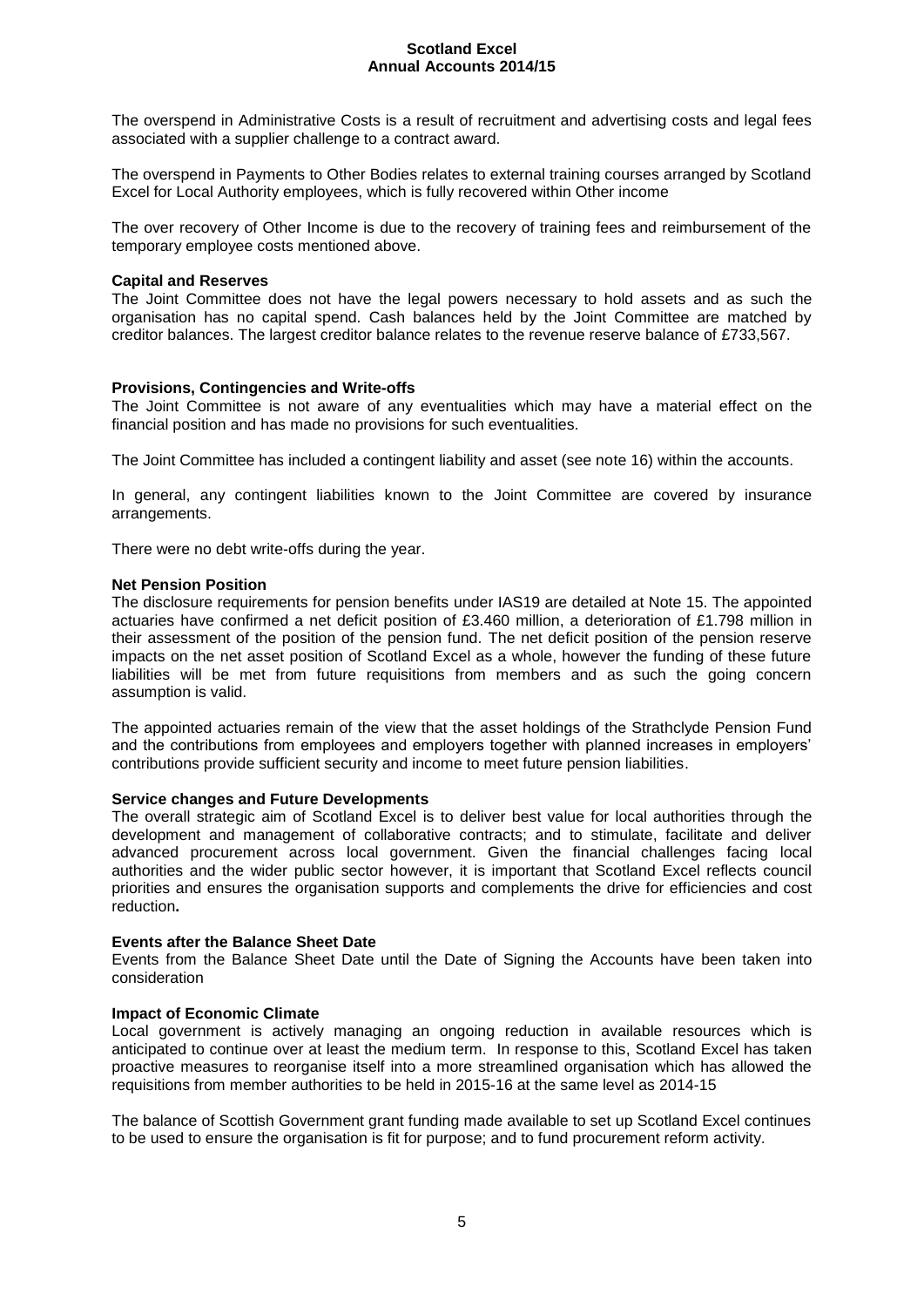#### **Conclusion**

We would wish to take this opportunity to acknowledge the team effort required to produce the accounts and to record our thanks to all the staff involved for their continued hard work and support. Further information on the Annual Accounts can be obtained from Scotland Excel, Renfrewshire House, Cotton Street, Paisley, PA1 1AR; or by telephone on 0300 300 1200.

**Councillor Michael Holmes**  Convenor

**Alan Russell CPFA Julie Welsh**  Treasurer **Director** Director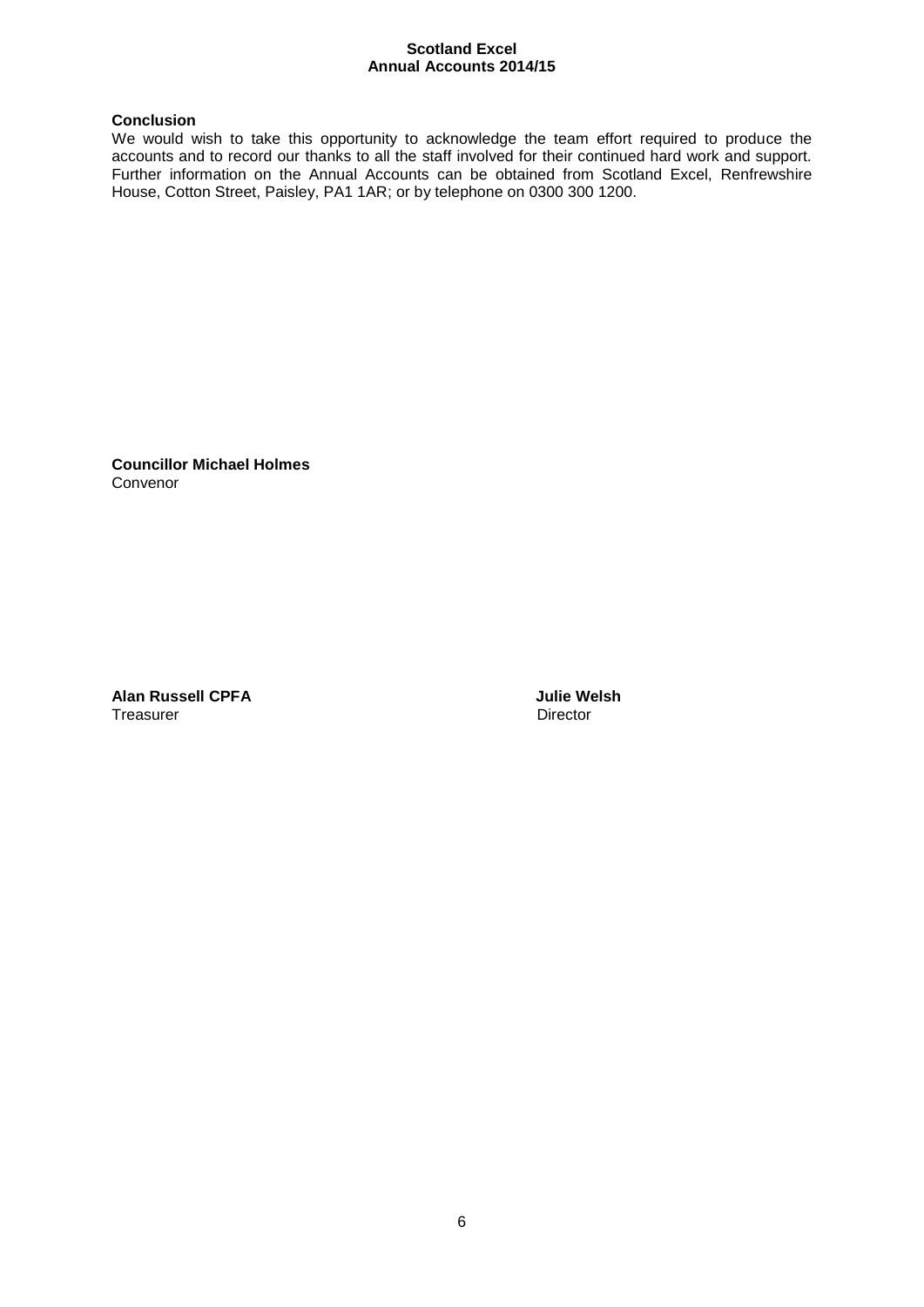# <span id="page-6-0"></span>**Statement of Responsibilities for the Annual Accounts**

#### **The Joint Committee's Responsibilities**

The Joint Committee is required:

- 0 to make arrangements for the proper administration of its financial affairs and to secure that the proper officer of the Joint Committee has the responsibility for the administration of those affairs. (section 95 of the Local Government (Scotland) Act 1973). The Director of Finance and Resources at Renfrewshire Council is the designated Officer and operates as the Treasurer for Scotland Excel;
- 0 to manage its affairs to secure economic, efficient and effective use of resources and safeguard its assets;
- . Ensure the Annual Accounts are prepared in accordance with legislation (The Local Authority Accounts (Scotland) Regulations 2014), and so far as is compatible with that legislation, in accordance with proper accounting practices (section 12 of the Local Government in Scotland Act 2003);
- 0 Approve the Annual Accounts for signature.

I confirm that these Annual Accounts were approved for signature by the Executive Sub Committee at its meeting on the 28 August 2015.

Signed on behalf of Scotland Excel:

**Councillor Michael Holmes** Convenor 28 August 2015

#### **The Treasurer's Responsibilities**

The Treasurer is responsible for the preparation of the Joint Committee's Annual Accounts in accordance with the Code of Practice on Local Authority Accounting in the United Kingdom ('the Code').

In preparing this statement of accounts, the Treasurer has:

- 0 Selected suitable accounting policies and then applied them consistently;
- 0 Made judgements and estimates which were reasonable and prudent;
- . Complied with legislation;
- 0 Complied with the local authority Accounting Code (in so far as it is compatible with legislation);
- . Kept proper accounting records which were up to date;
- 0 Taken reasonable steps for the prevention and detection of fraud and other irregularities.

I certify that the financial statements give a true and fair view of the financial position of the Joint Committee at the reporting date and the transactions of the Joint Committee for the year ended 31 March 2015.

**Alan Russell CPFA Treasurer** 28 August 2015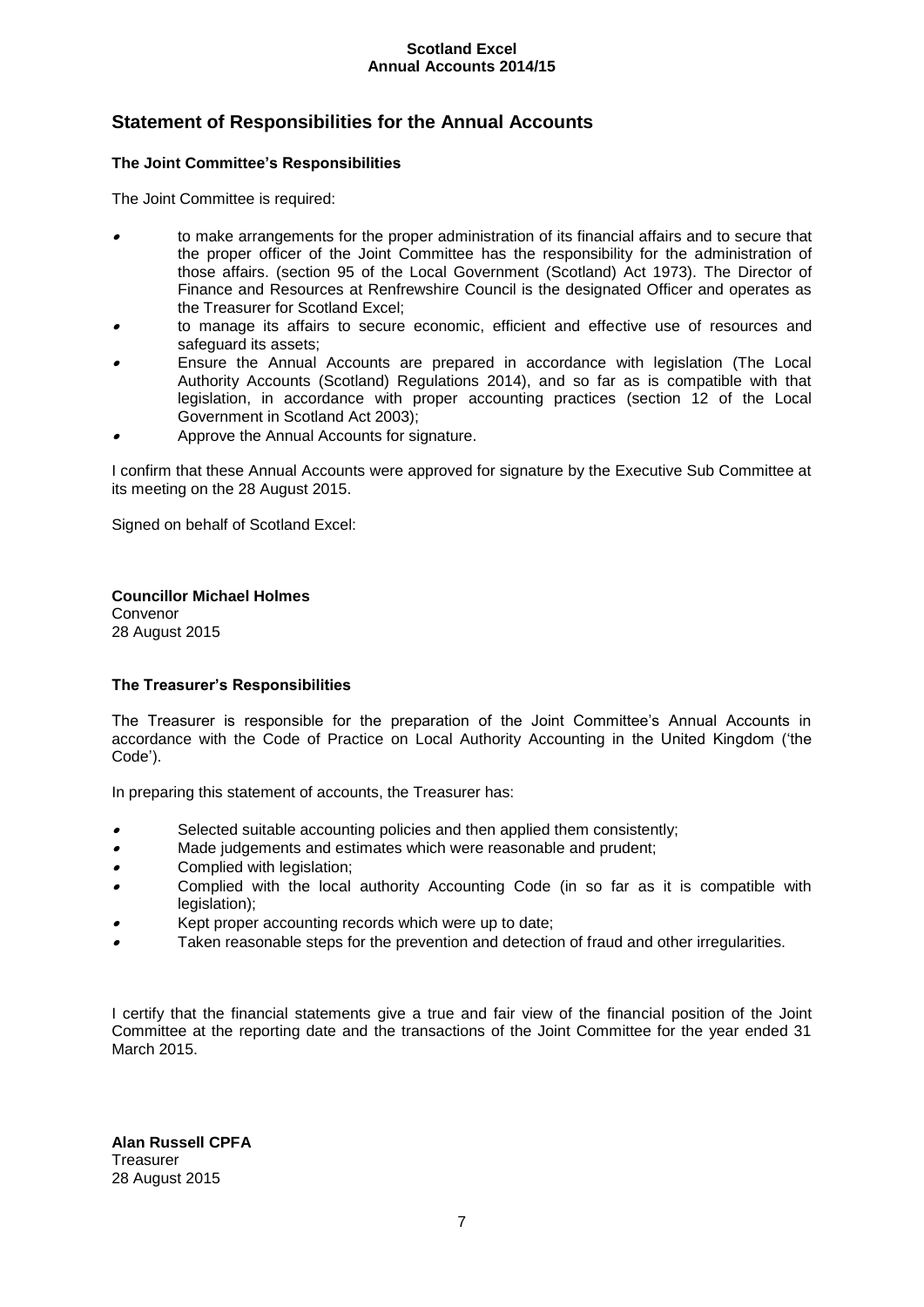# **Governance Statement**

#### <span id="page-7-0"></span>**Scope of Responsibility**

Scotland Excel's Joint Committee is responsible for ensuring that its business is conducted in accordance with the law and proper standards, and that public money is safeguarded, properly accounted for, and used economically, efficiently and effectively. The Joint Committee also has a statutory duty to make arrangements to secure best value under the Local Government in Scotland Act 2003. In discharging this overall responsibility, the Joint Committee's elected members and senior officers are responsible for putting in place proper arrangements for its affairs and facilitating the effective exercise of its functions, which includes arrangements for the management of risk.

#### **The Joint Committee's Governance Framework**

The governance framework comprises the systems and processes, and culture and values, by which the joint Committee is directed and controlled. It also describes the way it engages with, and accounts to its stakeholders.

The Joint Committee has also put in place a system of internal control designed to manage risk to a reasonable level. Internal control cannot eliminate all risk of failure to achieve policies, aims and objectives and can therefore only provide reasonable and not absolute assurance of effectiveness. The system of internal control is based on an ongoing process designed to identify and prioritise the risks to the achievement of the Joint Committee's policies aims and objectives, to evaluate the likelihood of those risks being realised and the impact should they be realised, and to manage them efficiently, effectively and economically.

The main features of our governance arrangements are summarised below:

- Clearly defined Procedural Standing Orders, Scheme of Delegation, Financial Regulations and Standing Orders Relating to Contracts,
- Comprehensive business planning arrangements, setting key targets and action plans designed to achieve our corporate objectives,
- Application of the Chartered Institute of Purchasing and Supply, Code of Professional Ethics,
- Regular performance reporting to the Executive Sub Committee and public performance reporting through the Annual Report,
- A range of policies to regulate employee related matters, including the employee code of conduct, and disciplinary procedures,
- Arrangements to manage risk, including the risk management strategy and Corporate Risk Register and business continuity plans,
- Clear customer complaints procedures,
- Comprehensive policies and procedures for information security,
- An anti-fraud and corruption strategy and arrangements supported by a range of policies and guidelines.

Within the overall control arrangements the system of internal financial control is intended to ensure that assets are safeguarded, transactions are authorised and properly recorded and material errors are detected and corrected. The system is based on a framework of management information, financial regulations, administrative procedures (including segregation of duties), management and supervision, and a system of delegation and accountability. The system includes:

- Financial management is supported by comprehensive financial regulations and codes,
- Comprehensive budgeting systems, and detailed guidance for budget holders,
- Regular reviews of periodic and annual financial reports which indicate financial performance against the forecasts,
- Setting targets to measure financial and other performance,
- The preparation of regular financial reports that indicate actual expenditure against the forecasts,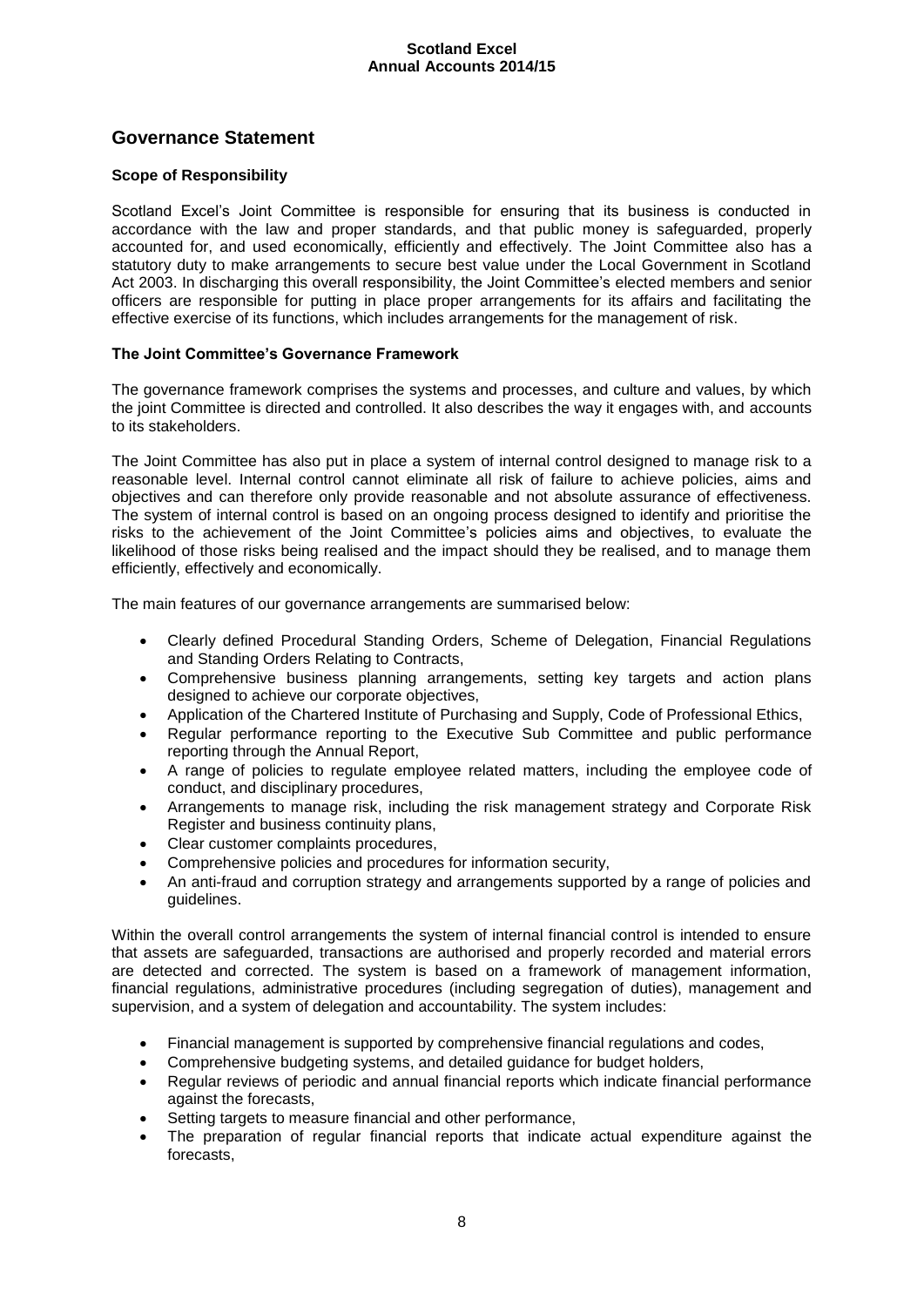With Renfrewshire Council being the lead authority, all financial transactions of the Joint Committee are processed through the financial systems of the Council and are subject to the same controls and scrutiny as those of as those of Renfrewshire Council. This includes regular reviews by the Chief Auditor of Renfrewshire Council.

#### **Review of Effectiveness**

Members and officers of the Joint Committee are committed to the concept of sound governance and the effective delivery of services and take into account comments made by internal and external auditors.

The effectiveness of the governance framework is reviewed annually by the Director, including the use of a self-assessment tool involving completion of a 30 point checklist covering four key areas of governance.

- Service Planning and Performance Management
- Internal Control Environment
- Budgeting, Accounting and Financial Control
- Risk Management and Business Continuity

This self-assessment indicated that the governance framework is being complied with in all material respects.

The Joint Committee's internal audit service operates in accordance with the Public Sector Internal Audit Standards. Internal Audit undertakes an annual programme following an assessment of risk completed during the strategic audit planning process. The Chief Auditor provides an annual report to the Joint Committee and an independent opinion on the adequacy and effectiveness of the system of internal control. The Chief Auditor's annual assurance statement concluded that a satisfactory level of assurance can be placed upon the adequacy and effectiveness of the Joint Committee's internal control systems.

### **Statement on the Role of the Chief Financial Officer**

CIPFA published this statement in 2010 and under the Code, the Joint Committee is required to state whether it complies with the statement, and if not, to explain how their governance arrangements deliver the same impact. The full statement is:

The Chief Financial Officer in a public service organisation:

- is a key member of the Leadership Team, helping it to develop and implement strategy and to resource and deliver the authority's strategic objectives sustainably and in the public interest;
- must be actively involved in, and able to bring influence to bear on, all material business decisions to ensure immediate and longer term implications, opportunities and risks are fully considered, and alignment with the authority's financial strategy; and
- must lead the promotion and delivery by the whole authority of good financial management so that public money is safeguarded at all times and used appropriately, economically, efficiently and effectively.

To deliver these responsibilities the Chief Financial Officer:

- must lead and direct a finance function that is resourced to be fit for purpose; and
- must be professionally qualified and suitably experienced.

The Joint Committee complies with the principles set out in CIPFA's Role of the Chief Financial **Officer**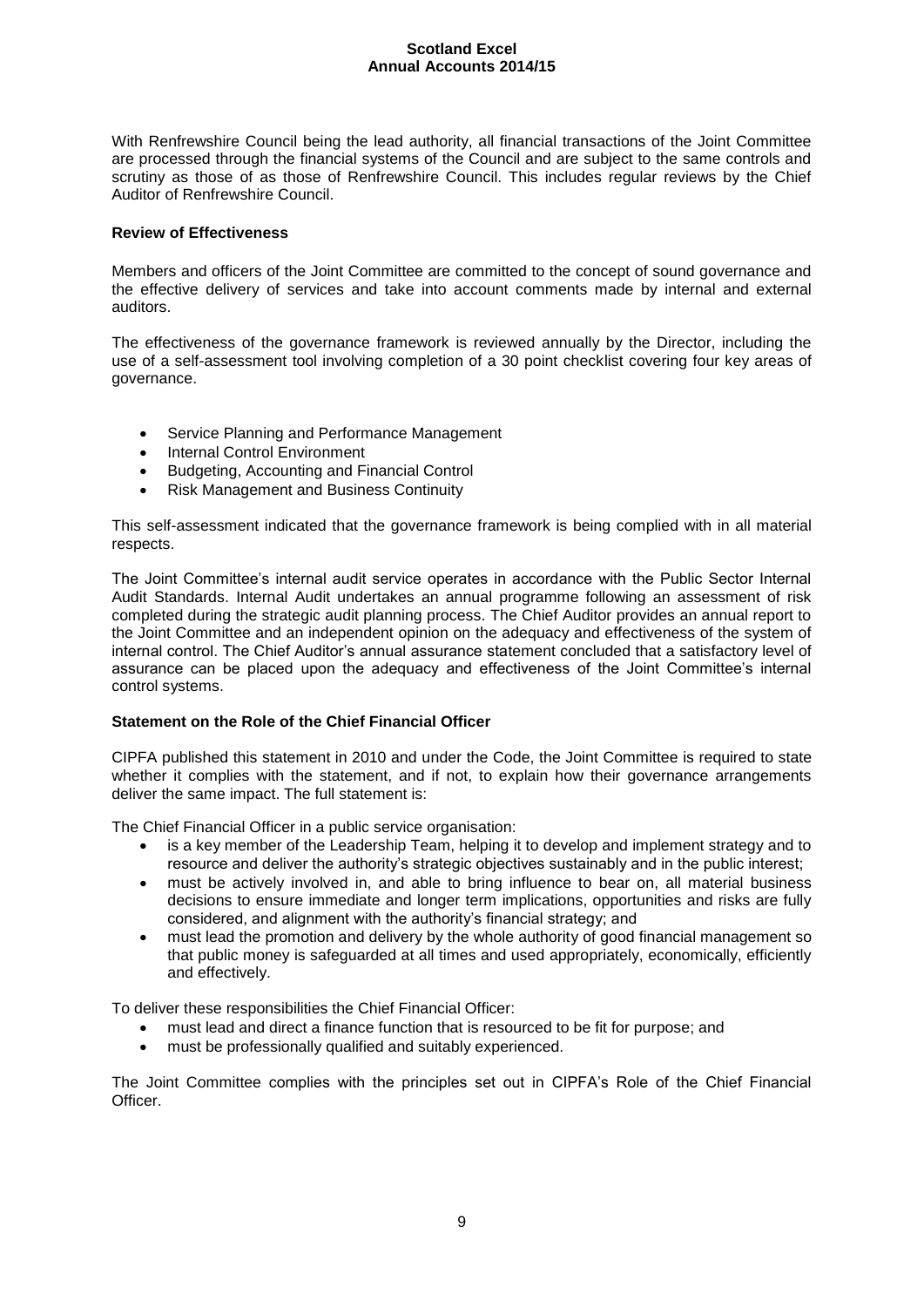#### **Continuous Improvement**

The annual review of corporate governance arrangements and their effectiveness has identified the following areas for improvement to be progressed during 2015/16

Scotland Excel will, through the Senior Management Team and the Executive Sub Committee, carry out a review of the management and reporting of risk in the organisation. The resultant risk register will reflect the new business and operating plans for the organisation and new areas of contract development as appropriate.

#### **Assurance**

In conclusion, it is our opinion that the annual review of governance together with the work of internal and external auditors and certification of assurance from the Director provide sufficient evidence that the principles of good governance operated effectively and the Joint Committee complies with its governance arrangements in all material respects. Systems are in place to continually review and improve the governance and internal control environment. Future actions will be taken as necessary to maintain and further enhance the Joint Committee's governance arrangements.

**Councillor Michael Holmes Julie Welsh** Convenor **Director** Director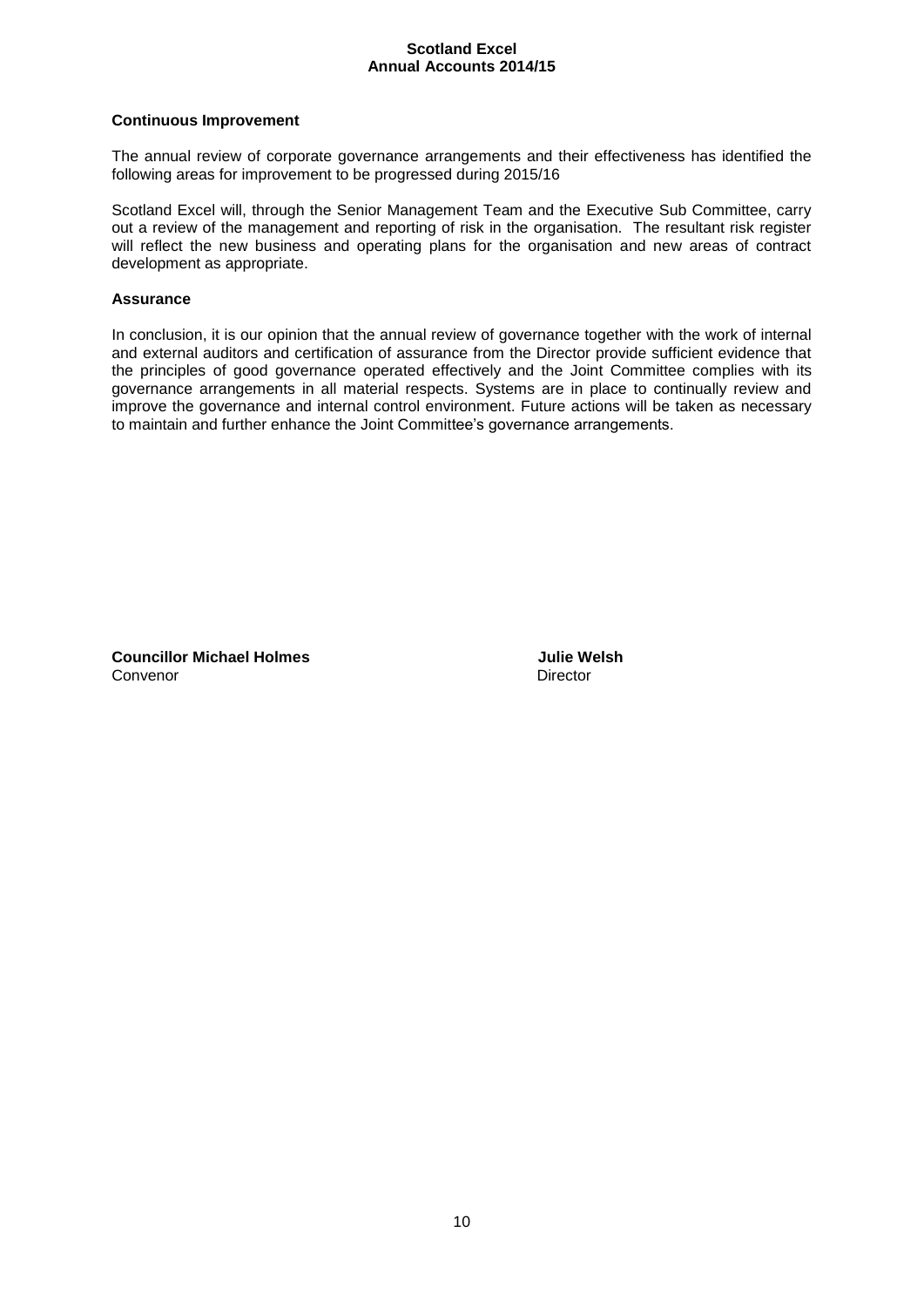# **Remuneration report**

All information disclosed in sections two to five in this Remuneration Report will be audited by the council's appointed auditor, Audit Scotland. The other sections of the Remuneration Report will be reviewed by Audit Scotland to ensure that they are consistent with the financial statements.

#### **1. Remuneration policy for elected members**

The Joint Committee makes no remuneration payment to any elected member, nor does it pay any expenses, fees or allowances to elected members. Further, no recharges have been made by member authorities in relation to elected member remuneration.

#### **2. Remuneration policy for senior employees**

The Remuneration Policy of the Joint Committee is based on that agreed as part of the establishment of the Authorities Buying Consortium by Strathclyde Regional Council in 1996/7. It was agreed that the Director of the Authorities Buying Consortium receive a fixed salary set at SCP 35 (Grade CO8) of the Scottish Joint Negotiating Committee for Chief Officials pay scales, equivalent to 68.72% of the salary of the Chief Executive of Renfrewshire Council. At the Authorities Buying Consortium Joint Committee meeting of 25th October 2002 it was agreed to continue the existing percentage salary relationship. Following the retiral of the existing Director, from 1 September 2014, the date of the appointment of the new Director, the Director's salary was revised to match the Renfrewshire Council Chief Officer pay scale CO21.

| 2013/14 | <b>Senior Employees</b>   |                                                   | 2014/15                                  |                                                                   |               |              |
|---------|---------------------------|---------------------------------------------------|------------------------------------------|-------------------------------------------------------------------|---------------|--------------|
| Total   | <b>Name</b>               | <b>Post Held</b>                                  | Salary, fees<br>and<br>allowances<br>(i) | <b>Expenses</b><br>allowance<br>chargeable to<br>UK income<br>tax | Other<br>(ii) | <b>Total</b> |
| £       |                           |                                                   | £                                        | £                                                                 | £             | £            |
| 95,290  |                           | Dorothy Cowie Director (until 31/08/14)           | 40,343                                   |                                                                   |               | 40,343       |
|         | - Julie Welsh             | Director (from 01/09/14)                          | 54,253                                   |                                                                   |               | 54,253       |
| 59,188  | Irene<br><b>McCulloch</b> | Head of Professional<br>Services (until 30/01/15) | 48,629                                   |                                                                   | 41,226        | 89,855       |
| 72,732  | Hugh Carr                 | <b>Head of Strategic</b><br>Procurement           | 73,459                                   |                                                                   |               | 73,459       |
| 227,211 | Total                     |                                                   | 216,684                                  |                                                                   | 41,226        | 257,910      |

(i) includes any other payments made to or receivable by the person in connection with the termination of their employment, or, in the case of a councillor, the total of any payment made to that person in connection with their ceasing to hold office before the end of a fixed term appointment;

(ii) "other" includes any payments made by Scotland Excel by way of remuneration to, or in respect of, the person that do not otherwise fall within this paragraph, other than payments relating to pensions.

The above tables show the relevant amounts, before tax and other deductions, due to, or receivable by, each of the persons named for the year to 31 March 2015, whether or not those amounts were actually paid to, or received by, those persons within that period.

#### **3. Pension rights**

Pension benefits for Joint Committee employees are provided through the Local Government Pension Scheme (LGPS).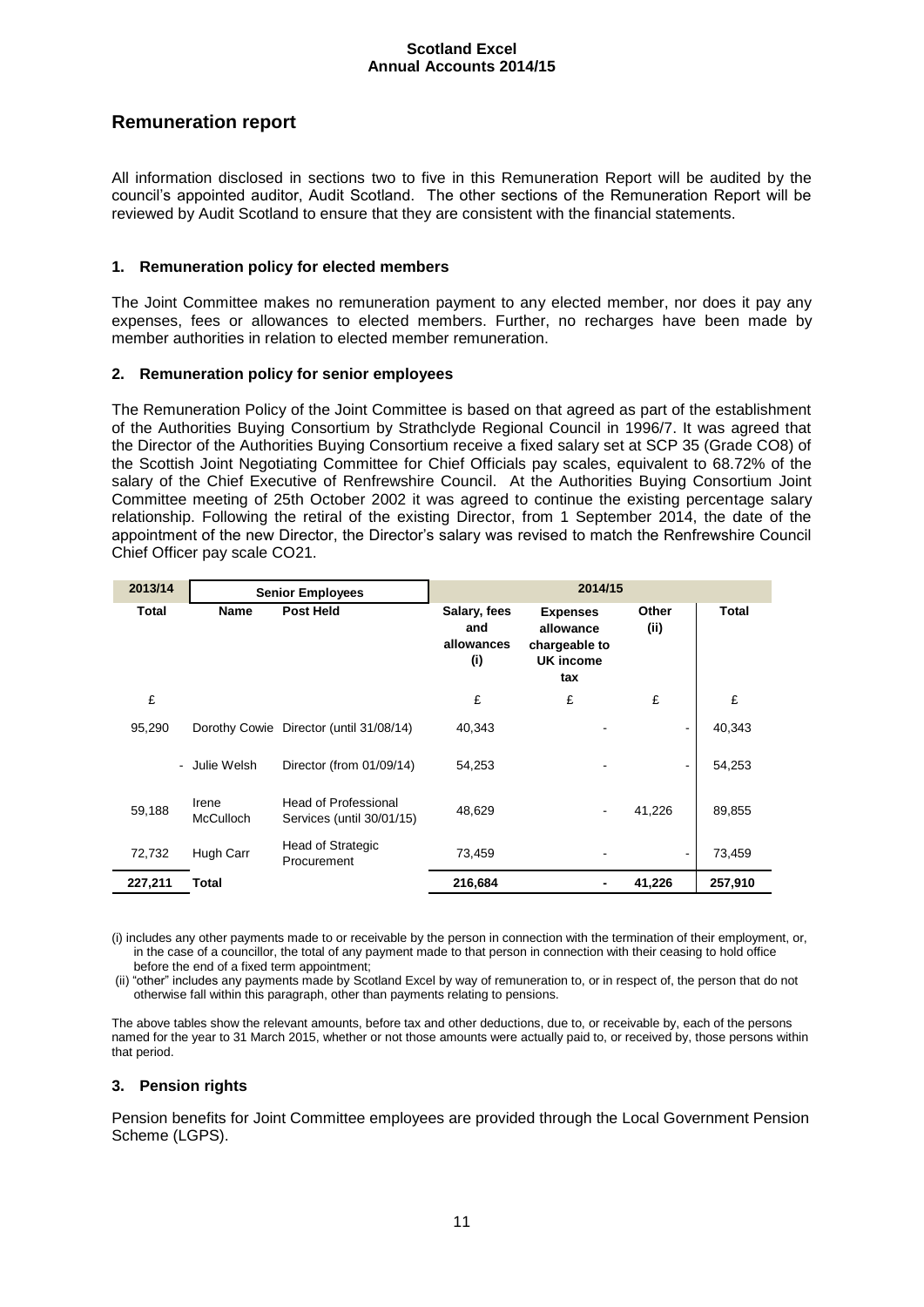For local government employees this is a final salary pension scheme. This means that pension benefits are based on the final year's pay and the number of years that person has been a member of the scheme. The scheme's normal retirement age is 65.

From 1 April 2009 a five tier contribution system was introduced with contributions from scheme members being based on how much pay falls into each tier. This is designed to give more equality between the cost and benefits of scheme membership. Prior to 2009 contributions rates were set at 6% for all non manual employees.

|                    | 2013/14 Member contribution rates on earnings in the<br>bands below | 2014/15            |
|--------------------|---------------------------------------------------------------------|--------------------|
| Up to £19,800      | $5.5\%$                                                             | Up to £20,335      |
| £19,801 to £24,200 | 7.25%                                                               | £20,336 to £24,853 |
| £24,201 to £33,200 | 8.5%                                                                | £24,854 to £34,096 |
| £33,201 to £44,200 | 9.5%                                                                | £34,097 to £45,393 |
| Over £44,201       | 12%                                                                 | Over £45,394       |

If a person works part-time their contribution rate is worked out on the whole-time pay rate for the job, with actual contributions paid on actual pay earned.

There is no automatic entitlement to a lump sum. Members may opt to give up (commute) pension for lump sum up to the limit set by the Finance Act 2004. The accrual rate guarantees a pension based on 1/60th of final pensionable salary and years of pensionable service. (Prior to 2009 the accrual rate guaranteed a pension based on 1/80th and a lump sum based on 3/80th of final pensionable salary and years of pensionable service).

The value of the accrued benefits has been calculated on the basis of the age at which the person will first become entitled to receive a full pension on retirement without reduction on account of its payment at that age; without exercising any option to commute pension entitlement into a lump sum; and without any adjustment for the effects of future inflation.

The pension figures shown relate to the benefits that the person has accrued as a consequence of their total local government employment, not just that relating to their current post**.**

|                 | <b>Senior Employees</b>                                  |                |                                                                                                                                |                |                                                                        |        |
|-----------------|----------------------------------------------------------|----------------|--------------------------------------------------------------------------------------------------------------------------------|----------------|------------------------------------------------------------------------|--------|
| Name            | Post Held                                                |                | <b>Accrued Pension benefits</b><br>Change in accrued pension<br>benefits since 31 March<br>as at 31 March 2015<br>2014<br>2015 |                | <b>Pension contributions</b><br>made by Scotland<br>Excel during 2014- |        |
|                 |                                                          | <b>Pension</b> | Lump Sum                                                                                                                       | <b>Pension</b> | Lump Sum                                                               | (i)    |
|                 |                                                          | £m             | £m                                                                                                                             | £m             | £m                                                                     | £      |
| Dorothy Cowie   | Director (until 31/08/14)                                | 0.044          | 0.107                                                                                                                          | $+0.001$       | $+0.001$                                                               | 7,786  |
| Julie Welsh     | Director (from 01/09/14)                                 | 0.008          | 0.001                                                                                                                          | $+0.002$       | $+0.000$                                                               | 10,517 |
| Irene McCulloch | <b>Head of Professional</b><br>Services (until 30/01/15) | 0.018          | 0.109                                                                                                                          | $-0.001$       | $+0.067$                                                               | 9,392  |
| Hugh Carr       | Head of Strategic<br>Procurement                         | 0.004          | 0.000                                                                                                                          | $+0.000$       | $+0.000$                                                               | 14,178 |
| Total           |                                                          | 0.074          | 0.217                                                                                                                          | $+0.002$       | $+0.068$                                                               | 41,873 |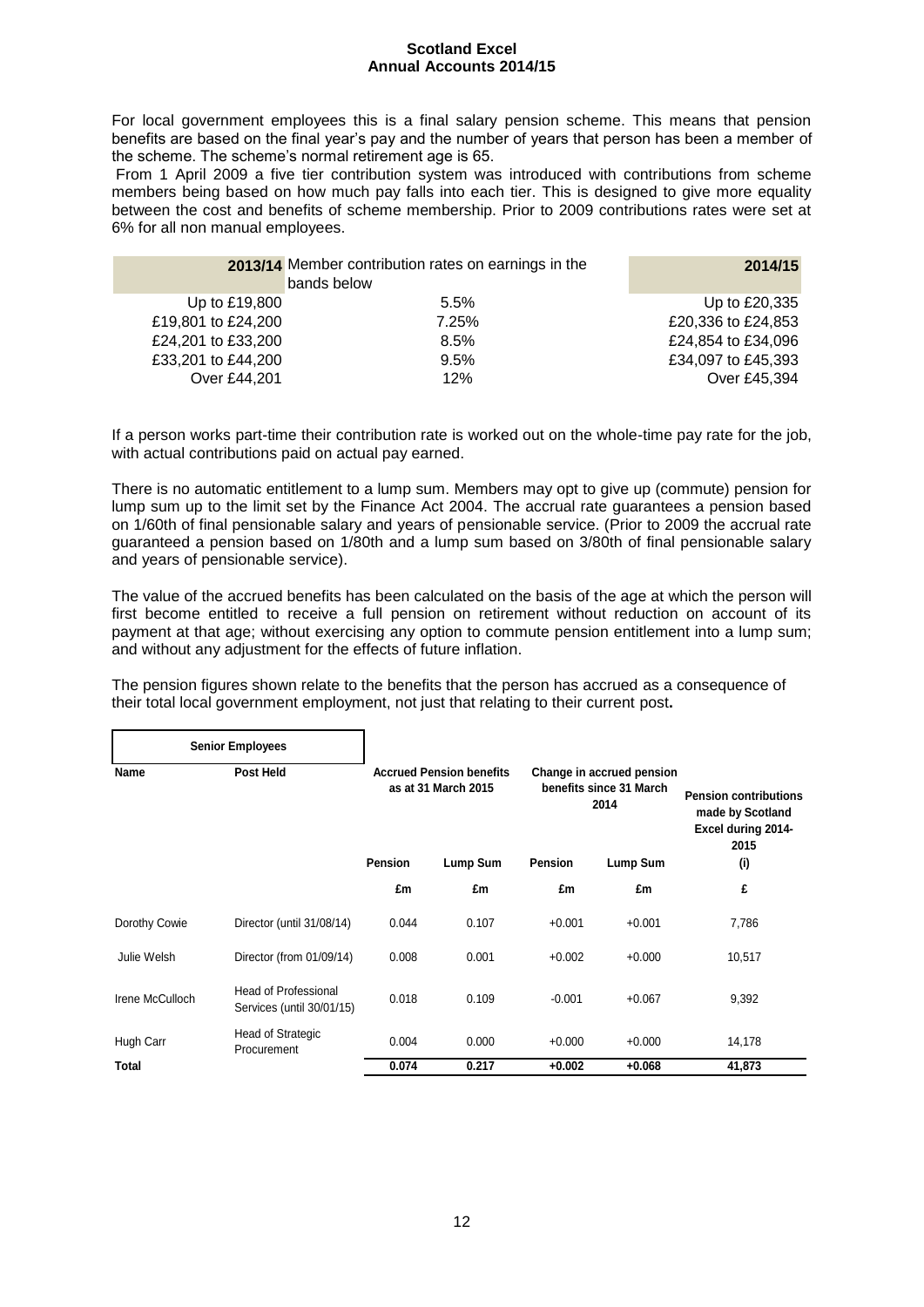#### **4. Remuneration of Employees**

The following table gives a statement of the number of employees whose remuneration, excluding pension contributions, was in excess of £50,000 during 2014/15, in bands of £5,000.

| 2013/14<br>Number of<br>employees | <b>Remuneration Band</b> | 2014/15<br><b>Number of</b><br>employees |
|-----------------------------------|--------------------------|------------------------------------------|
|                                   | £50,000 - £54,999        | 2                                        |
|                                   | £55,000 - 59,999         |                                          |
|                                   | £60,000 - £64,999        |                                          |
|                                   | £65,000 - 69,999         |                                          |
|                                   | £70,000 - £74,999        | 1                                        |
|                                   | £75,000 - £79,999        |                                          |
|                                   | £80,000 - £84,999        |                                          |
|                                   | £85,000 - £89,999        | 1                                        |
|                                   | £90,000 - £94,999        |                                          |
|                                   | £95,000 - £99,999        |                                          |
| 3                                 |                          | 4                                        |

#### **5. Exit Packages**

Scotland Excel has agreed four exit packages in 2014-15 as detailed in the table below. The exit packages agreed were all on a voluntary basis with no compulsory redundancies.

The total exit package costs in the table below include redundancy, pension strain and compensatory lump sum payments; and also the notional capitalised costs of compensatory added years. These notional costs are not based on actual costs but are the estimated present value of projected costs over the lifetime of the individuals in receipt of the exit package based on the following assumptions:

|                                            | 2013/14    | 2014/15    |
|--------------------------------------------|------------|------------|
| Future Life Expectancy at age 65 - males   | 23.3 years | 24.8 years |
| Future Life Expectancy at age 65 - females | 25.3 years | 26.2 years |
| Pension Increase Rate                      | 2.8%       | 2.4%       |
| Discount Rate                              | 4.3%       | 3.2%       |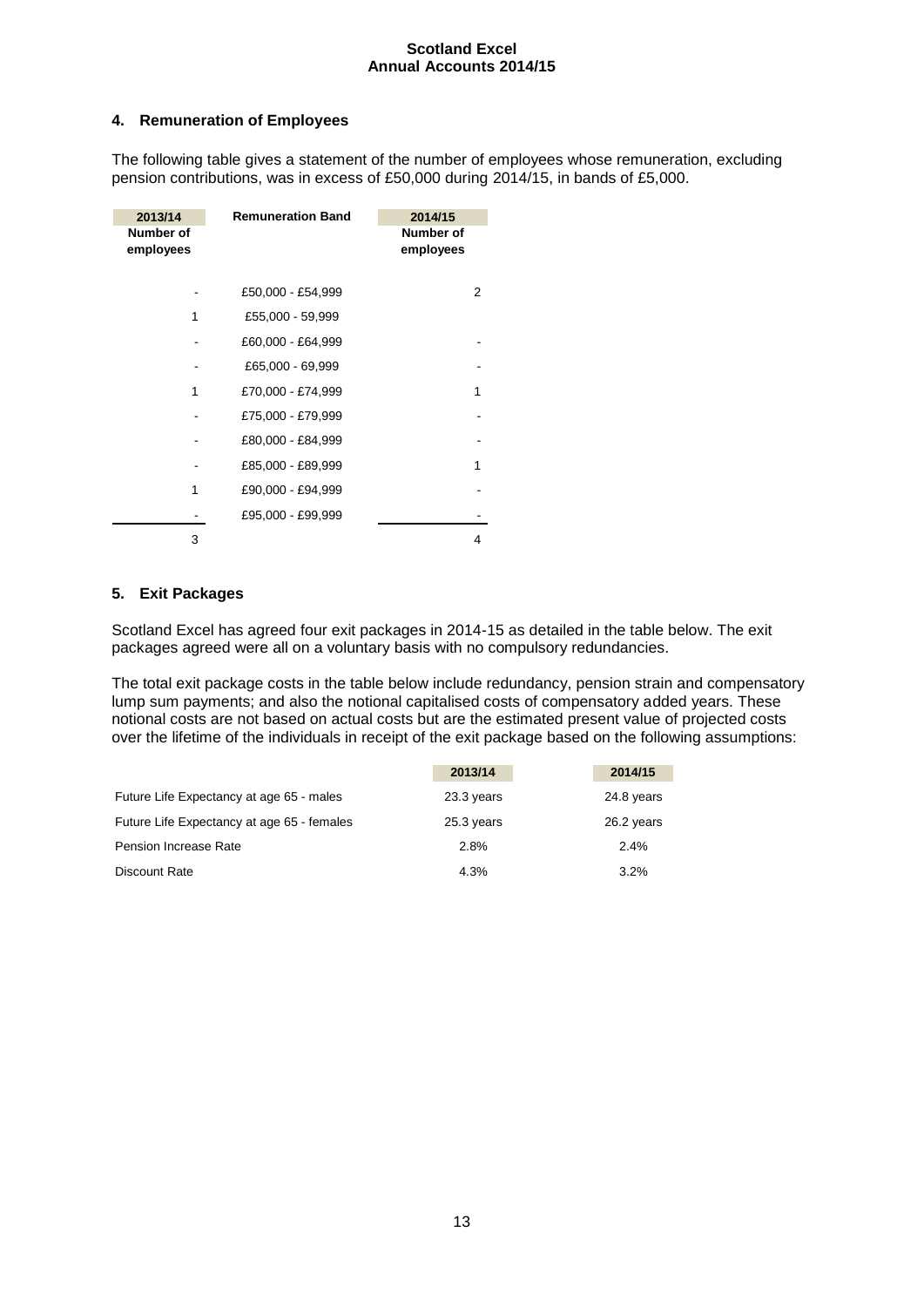|                                   | 2013/14                                                     | Exit package cost   | 2014/15                           |                                                             |
|-----------------------------------|-------------------------------------------------------------|---------------------|-----------------------------------|-------------------------------------------------------------|
| Number of<br>departures<br>agreed | <b>Total cost of exit</b><br>packages in each<br>band<br>£m |                     | Number of<br>departures<br>agreed | <b>Total cost of exit</b><br>packages in each<br>band<br>£m |
|                                   |                                                             | £0 - £20,000        | 2                                 | 0.027                                                       |
|                                   |                                                             | £20,001 - £40,000   |                                   |                                                             |
|                                   |                                                             | £40,001 - £60,000   | 1                                 | 0.042                                                       |
|                                   |                                                             | £60,001 - £80,000   |                                   |                                                             |
|                                   |                                                             | £80,001 - £100,000  |                                   |                                                             |
|                                   |                                                             | £100,001 - £150,000 | 1                                 | 0.125                                                       |
|                                   | $\qquad \qquad \blacksquare$                                | £150,001 - £200,000 |                                   |                                                             |
|                                   |                                                             | £200,001 - £250,000 |                                   |                                                             |
|                                   |                                                             | £250,001 - £300,000 |                                   |                                                             |
|                                   |                                                             | £300,001 - £350,000 |                                   |                                                             |
|                                   |                                                             |                     | 4                                 | 0.193                                                       |

**Councillor Michael Holmes Julie Welsh**<br>
Convenor **Director** Convenor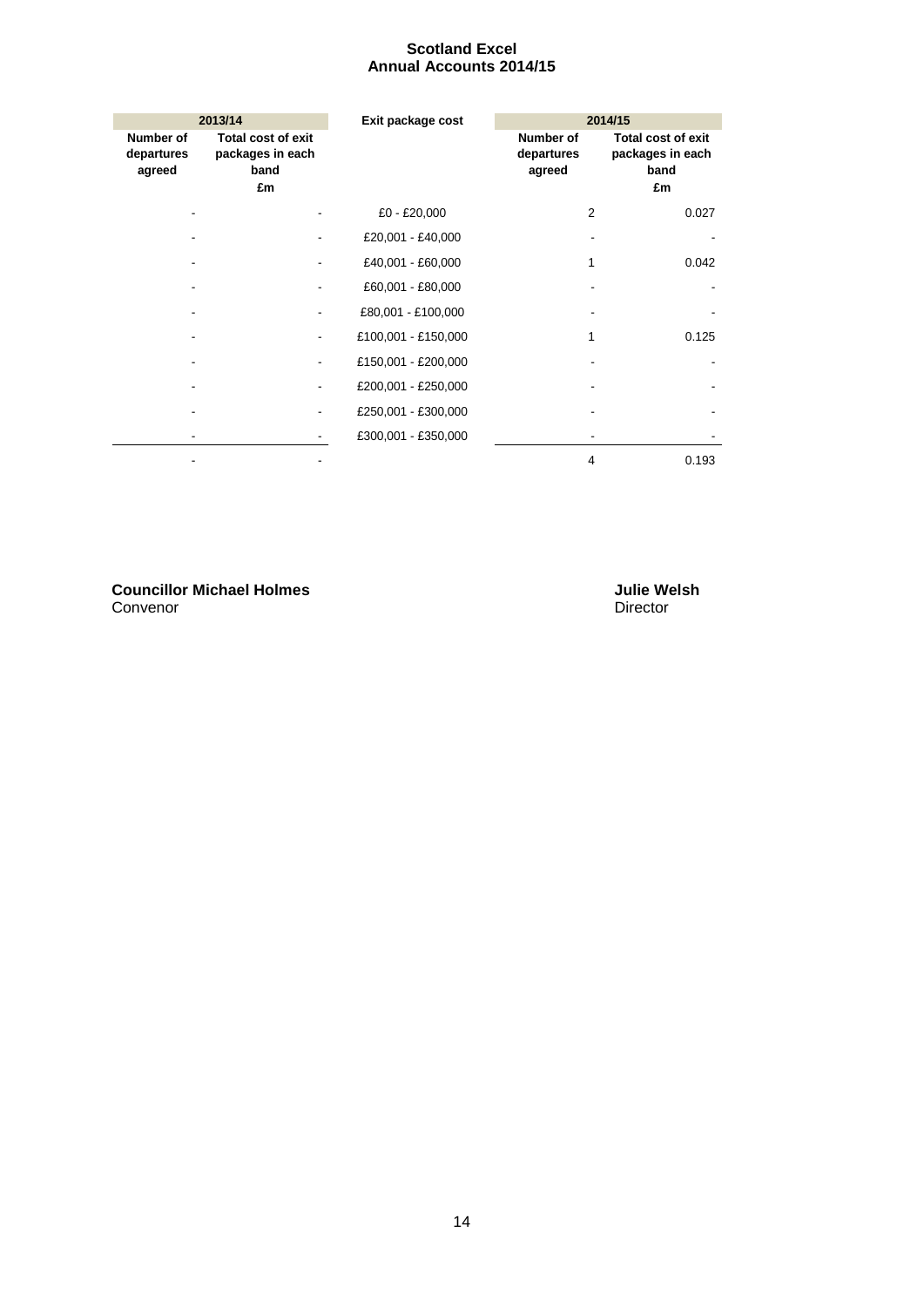# **Independent Auditors Report**

# **Annual Accounts 2014-15**

I certify that I have audited the financial statements of the Scotland Excel Joint Committee for the year ended 31 March 2015 under Part VII of the Local Government (Scotland) Act 1973. The financial statements comprise the Movement in Reserves Statement, Comprehensive Income and Expenditure Statement, Balance Sheet and Cash Flow Statement and the related notes. The financial reporting framework that has been applied in their preparation is applicable law and International Financial Reporting Standards (IFRSs) as adopted by the European Union, and as interpreted and adapted by the Code of Practice on Local Authority Accounting in the United Kingdom 2014/15 (the 2014/15 Code).

This report is made solely to the parties to whom it is addressed in accordance with the Part VII of the Local Government (Scotland) Act 1973 and for no other purpose. In accordance with paragraph 125 of the Code of Audit Practice approved by the Accounts Commission for Scotland, I do not undertake to have responsibilities to members or officers, in their individual capacities, or to third parties.

#### **Respective responsibilities of the Treasurer and auditor**

As explained more fully in the Statement of Responsibilities the Director of Finance and Resources at Renfrewshire Council, as Treasurer, is responsible for the preparation of the financial statements and for being satisfied that they give a true and fair view. My responsibility is to audit and express an opinion on the financial statements in accordance with applicable law and International Standards on Auditing (UK and Ireland) as required by the Code of Audit Practice approved by the Accounts Commission for Scotland. Those standards require me to comply with the Auditing Practices Board's Ethical Standards for Auditors.

#### **Scope of the audit of the financial statements**

An audit involves obtaining evidence about the amounts and disclosures in the financial statements sufficient to give reasonable assurance that the financial statements are free from material misstatement, whether caused by fraud or error. This includes an assessment of: whether the accounting policies are appropriate to the body's circumstances and have been consistently applied and adequately disclosed; the reasonableness of significant accounting estimates made by the Treasurer; and the overall presentation of the financial statements. In addition, I read all the financial and non-financial information in the annual accounts to identify material inconsistencies with the audited financial statements and to identify any information that is apparently materially incorrect based on, or materially inconsistent with, the knowledge acquired by me in the course of performing the audit. If I become aware of any apparent material misstatements, or inconsistencies I consider the implications for my report.

#### **Opinion on financial statements**

In my opinion the financial statements: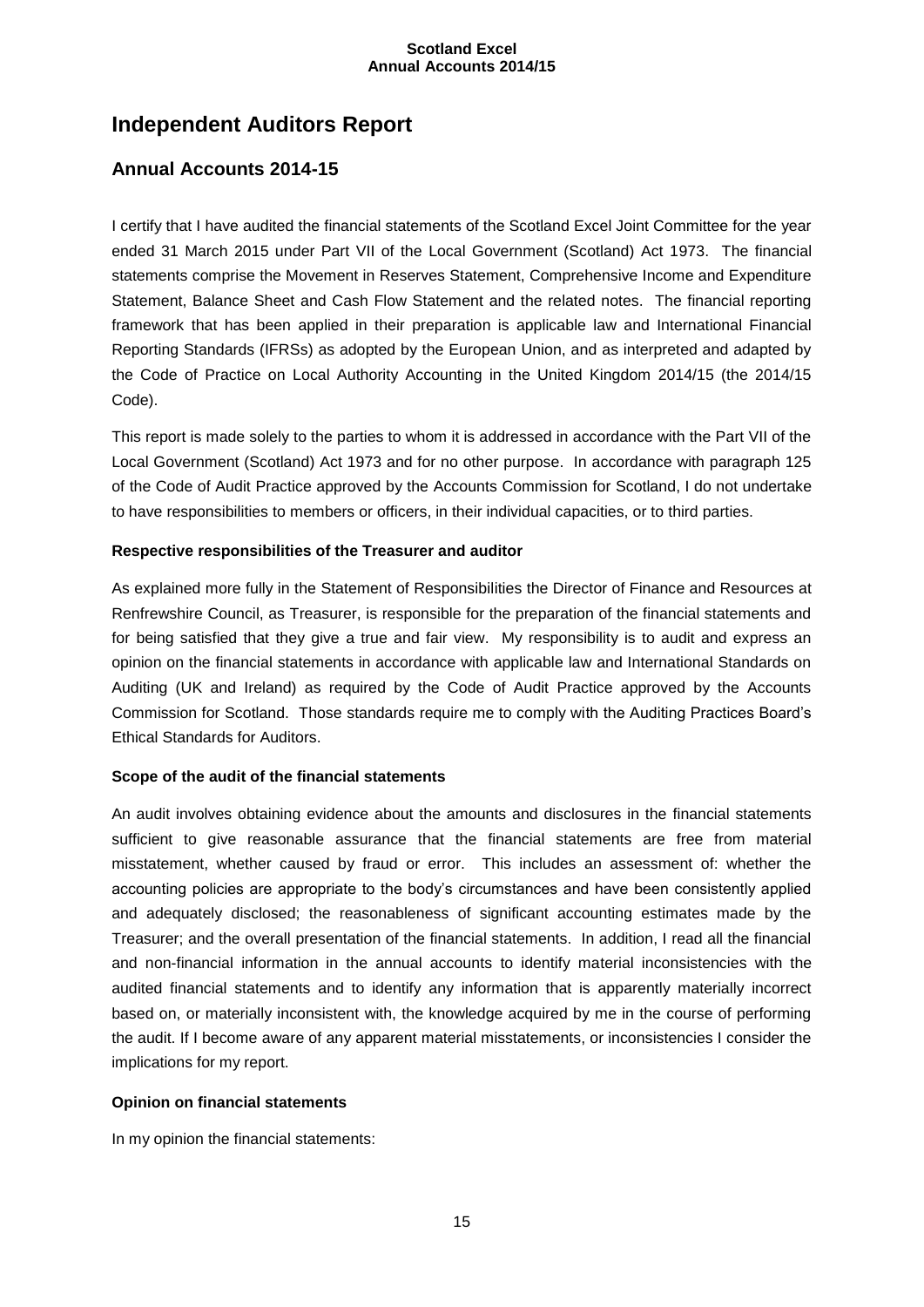- give a true and fair view in accordance with the applicable law and the 2014/15 Code of the state of the affairs of the body as at 31 March 2015 and of the income and expenditure of the body for the year then ended;
- have been properly prepared in accordance with IFRSs as adopted by the European Union, as interpreted and adapted by the 2014/15 Code; and
- have been prepared in accordance with the requirements of the Local Government (Scotland) Act 1973, The Local Authority Accounts (Scotland) Regulations 2014, and the Local Government in Scotland Act 2003.

#### **Opinion on other prescribed matters**

In my opinion:

- the part of the Remuneration Report to be audited has been properly prepared in accordance with the Local Authority Accounts (Scotland) Regulations 2014; and
- the information given in the Management Commentary for the financial year for which the financial statements are prepared is consistent with the financial statements.

#### **Matters on which I am required to report by exception**

I am required to report to you if, in my opinion:

- adequate accounting records have not been kept; or
- the financial statements and the part of the Remuneration Report to be audited are not in agreement with the accounting records; or
- I have not received all the information and explanations I require for my audit; or
- the Governance Statement has not been prepared in accordance with Delivering Good Governance in Local Government; or
- There has been a failure to achieve a prescribed financial objective

I have nothing to report in respect of these matters.

Anne McGregor

Senior Audit Manager Audit Scotland 4th Floor South Suite The Athenaeum Building 8 Nelson Mandela Place GLASGOW G2 1BT

<span id="page-15-0"></span>28 August 2015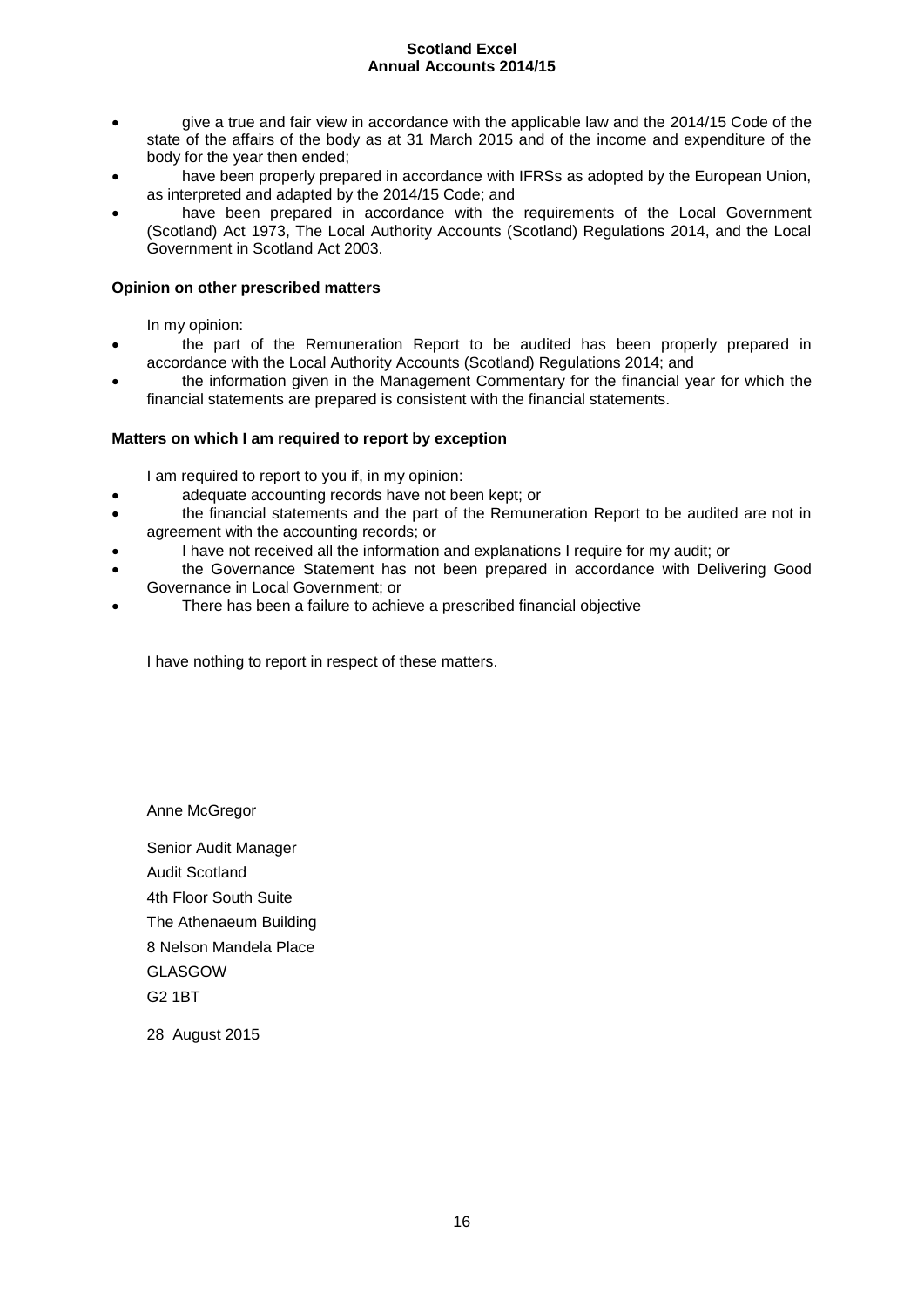# **Movement in Reserves Statement for the year ended 31 March 2015**

This statement shows the movement in the year on the different reserves held by the Joint Committee, analysed into usable reserves (that is, those reserves that can be applied to fund expenditure) and unusable reserves. The surplus or deficit on the provision of services line shows the true economic cost of providing the Joint Committee's services, more details of which are shown in the **comprehensive income and expenditure statement**.

<span id="page-16-0"></span>

|                                                                                                                               |             | <b>Usable reserves</b>    |                           | Unusable reserves                                                   |                          |
|-------------------------------------------------------------------------------------------------------------------------------|-------------|---------------------------|---------------------------|---------------------------------------------------------------------|--------------------------|
|                                                                                                                               |             | Revenue<br><b>Reserve</b> | <b>Pension</b><br>Reserve | <b>Employee</b><br><b>Statutory</b><br>Adjustment<br><b>Account</b> | Total<br><b>Reserves</b> |
|                                                                                                                               | <b>Note</b> | £                         | £                         | £                                                                   | £                        |
| Balance at 31 March 2013 carried forward                                                                                      |             | ä,                        | (1, 226, 000)             | (56, 518)                                                           | (1, 282, 518)            |
| Movement in reserves during 2013-14                                                                                           |             |                           |                           |                                                                     |                          |
| Surplus or (deficit) on the provision of services                                                                             |             | (158, 360)                |                           |                                                                     | (158, 360)               |
| Other comprehensive income and expenditure                                                                                    | 15a         |                           | (317,000)                 |                                                                     | (317,000)                |
| Total comprehensive income and expenditure                                                                                    |             | (158, 360)                | (317,000)                 |                                                                     | (475, 360)               |
| Adjustments between accounting basis and<br>funding basis under regulations                                                   | 6b & 6c     | 120,602                   | (119,000)                 | (1,602)                                                             | 0                        |
| <b>Transfer from Creditors</b>                                                                                                | 6a          | 1,172,864                 |                           |                                                                     | 1,172,864                |
| Net increase or (decrease) before transfers to<br>other statutory reserves<br>Transfers to or (from) other statutory reserves |             | 1,135,106                 | (436,000)                 | (1,602)                                                             | 697,504                  |
| Transfer to creditors                                                                                                         | 6a          | (1, 135, 106)             |                           |                                                                     | (1, 135, 106)            |
| Increase or (decrease) in 2013-14                                                                                             |             |                           | (436,000)                 | (1,602)                                                             | (437, 602)               |
| Balance at 31 March 2014 carried forward                                                                                      |             | ٠                         | (1,662,000)               | (58, 120)                                                           | (1,720,120)              |
| Movement in reserves during 2014-15                                                                                           |             |                           |                           |                                                                     |                          |
| Surplus or (deficit) on the provision of services                                                                             |             | (599, 639)                |                           |                                                                     | (599, 639)               |
| Other comprehensive income and expenditure                                                                                    | 15a         |                           | (1,605,000)               |                                                                     | (1,605,000)              |
| Total comprehensive income and expenditure                                                                                    |             | (599, 639)                | (1,605,000)               |                                                                     | (2,204,639)              |
| Adjustments between accounting basis and<br>funding basis under regulations                                                   | 6b & 6c     | 198,100                   | (193,000)                 | (5, 100)                                                            |                          |
| <b>Transfer from Creditors</b>                                                                                                | 6a          | 1,135,106                 |                           |                                                                     | 1,135,106                |
| Net increase or (decrease) before transfers to<br>other statutory reserves                                                    |             | 733,567                   | (1,798,000)               | (5, 100)                                                            | (1,069,533)              |
| Transfers to or (from) other statutory reserves                                                                               |             |                           |                           |                                                                     |                          |
| Transfer to creditors                                                                                                         | 6a          | (733, 567)                |                           |                                                                     | (733, 567)               |
| Increase or (decrease) in 2014-15                                                                                             |             | ۰                         | (1,798,000)               | (5, 100)                                                            | (1,803,100)              |
| Balance at 31 March 2015 carried forward                                                                                      |             | ٠                         | (3,460,000)               | (63, 220)                                                           | (3,523,220)              |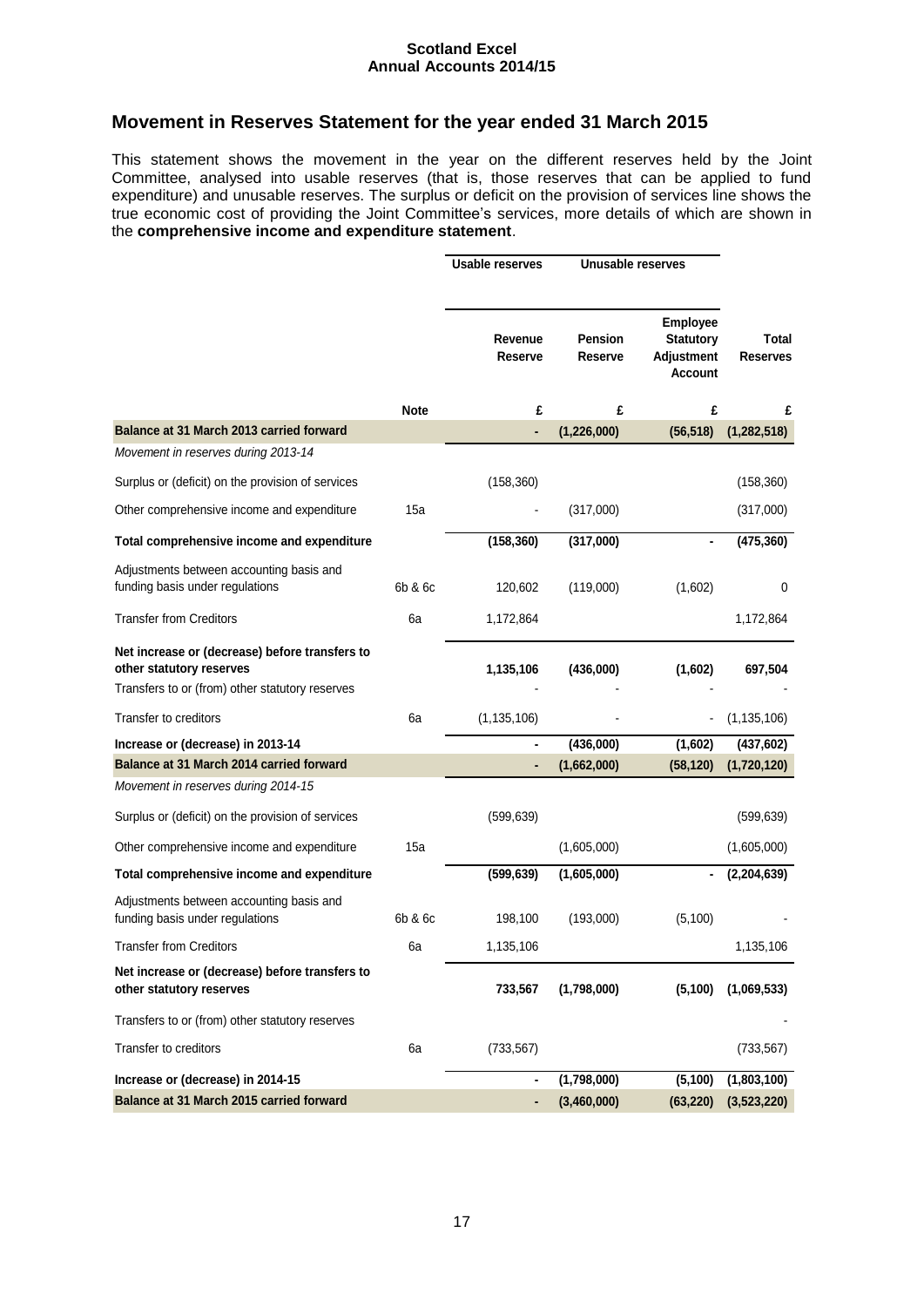# **Comprehensive Income and Expenditure Statement for the year ended 31 March 2015**

This statement shows the accounting cost of providing services and managing the Joint Committee during the year. It includes, on an accruals basis, all of the Joint Committee's day-to-day expenses and related income. It also includes transactions measuring the value of non-current assets actually consumed during the year and the real projected value of retirement benefits earned by employees during the year. The statement shows the accounting cost in accordance with generally accepted accounting practices, rather than the cost according to the statutory regulations that specify the net expenditure that local authorities need to take into account. The required adjustments between accounting basis and funding basis under regulations are shown in the **movement in reserves statement**.

| 2013/14       |                                                                  |             | 2014/15       |
|---------------|------------------------------------------------------------------|-------------|---------------|
| £             |                                                                  | <b>Note</b> | £             |
| 2,662,994     | <b>Employee Costs</b>                                            |             | 2,919,787     |
| 170,738       | <b>Property Costs</b>                                            |             | 177,476       |
| 67,693        | Supplies & Services                                              |             | 119,258       |
| 299,099       | Contractors                                                      |             | 254,008       |
| 234,575       | <b>Administration Costs</b>                                      |             | 353,045       |
| 102,733       | Payments to Other Bodies                                         |             | 122,151       |
|               |                                                                  |             |               |
| 3,537,832     | <b>Cost of Services</b>                                          |             | 3,945,725     |
|               |                                                                  |             |               |
| (237, 317)    | Sales, Fees & Charges                                            |             | (226, 270)    |
| 42,062        | Financing & Investment Income and Expenditure                    | 8           | 64,401        |
| (3, 184, 217) | <b>Requisitions from Members Authorities</b>                     | 13          | (3, 184, 217) |
|               |                                                                  |             |               |
| 158,360       | (Surplus) or deficit on the provision of services                |             | 599,639       |
|               |                                                                  |             |               |
| 317,000       | Actuarial (Gains) or losses on pension assets and<br>liabilities | 15a         | 1,605,000     |
| 317,000       | <b>Other Comprehensive Income &amp; Expenditure</b>              |             | 1,605,000     |
| 475,360       | <b>Total Comprehensive Income &amp; Expenditure</b>              |             | 2,204,639     |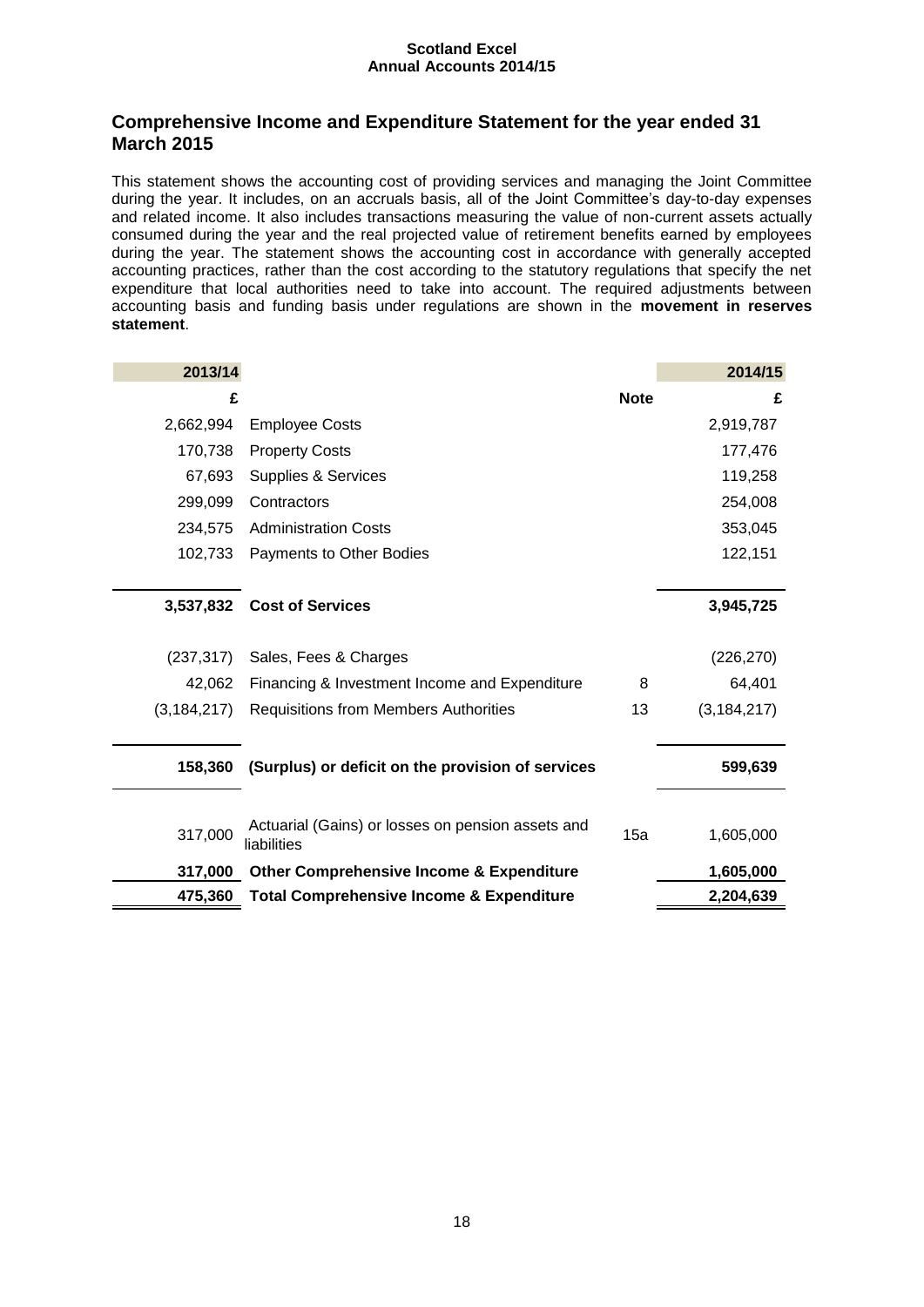# <span id="page-18-0"></span>**Balance Sheet as at 31 March 2015**

The **balance sheet** shows the value as at 31 March 2015 of the assets and liabilities recognised by the Joint Committee. The net assets of the Joint Committee (assets less liabilities) are matched by the reserves held. Reserves are reported in two categories. The first category comprises usable reserves, which are those reserves that the Joint Committee may use to provide services, subject to the need to maintain a prudent level of reserves and any statutory limitations on their use. The second category of reserves comprises those that the Joint Committee is not able to use to provide services. This category includes reserves that hold unrealised gains and losses in the value of assets.

| 31st March<br>2014  |                                                               | <b>Note</b>     | 31st March<br>2015 |
|---------------------|---------------------------------------------------------------|-----------------|--------------------|
| £                   |                                                               |                 | £                  |
|                     | <b>Current Assets</b>                                         |                 |                    |
| 1,233,271<br>70,108 | Funds held by Renfrewshire Council<br>Debtors and Prepayments | 10              | 958,439<br>34,700  |
| 150                 | Cash in Hand                                                  |                 | 150                |
| 1,303,529           |                                                               |                 | 993,289            |
|                     | less Current Liabilities                                      |                 |                    |
| (1,361,649)         | <b>Creditors And Accruals</b>                                 | 11              | (1,056,509)        |
| (58, 120)           | <b>Net Assets Excluding Pension (Liability)/Asset</b>         |                 | (63, 220)          |
|                     | <b>Long Term Liabilities</b>                                  |                 |                    |
| (1,662,000)         | Pension (liability)/Asset                                     | 15 <sub>c</sub> | (3,460,000)        |
| (1,720,120)         | Net (Liabilities)/Asset Including Pension                     |                 | (3,523,220)        |
|                     |                                                               |                 |                    |
|                     | <b>Represented by:</b>                                        |                 |                    |
|                     | <b>Usable Reserves - Revenue</b>                              |                 |                    |
| 1,135,106           | Balance due to Scottish Government and related parties        |                 | 733,567            |
| (1, 135, 106)       | <b>Transfer to Creditors</b>                                  |                 | (733, 567)         |
|                     | <b>Unusable Reserves</b>                                      |                 |                    |
| (58, 120)           | <b>Employee Statutory Adjustment Account</b>                  | 6с              | (63, 220)          |
| (1,662,000)         | Pension Reserve                                               | 6b              | (3,460,000)        |
| (1,720,120)         |                                                               |                 | (3,523,220)        |

The audited accounts were issued on the 28 August 2015, Balance Sheet signed by:

<span id="page-18-1"></span>**Alan Russell CPFA Treasurer** 28 August 2015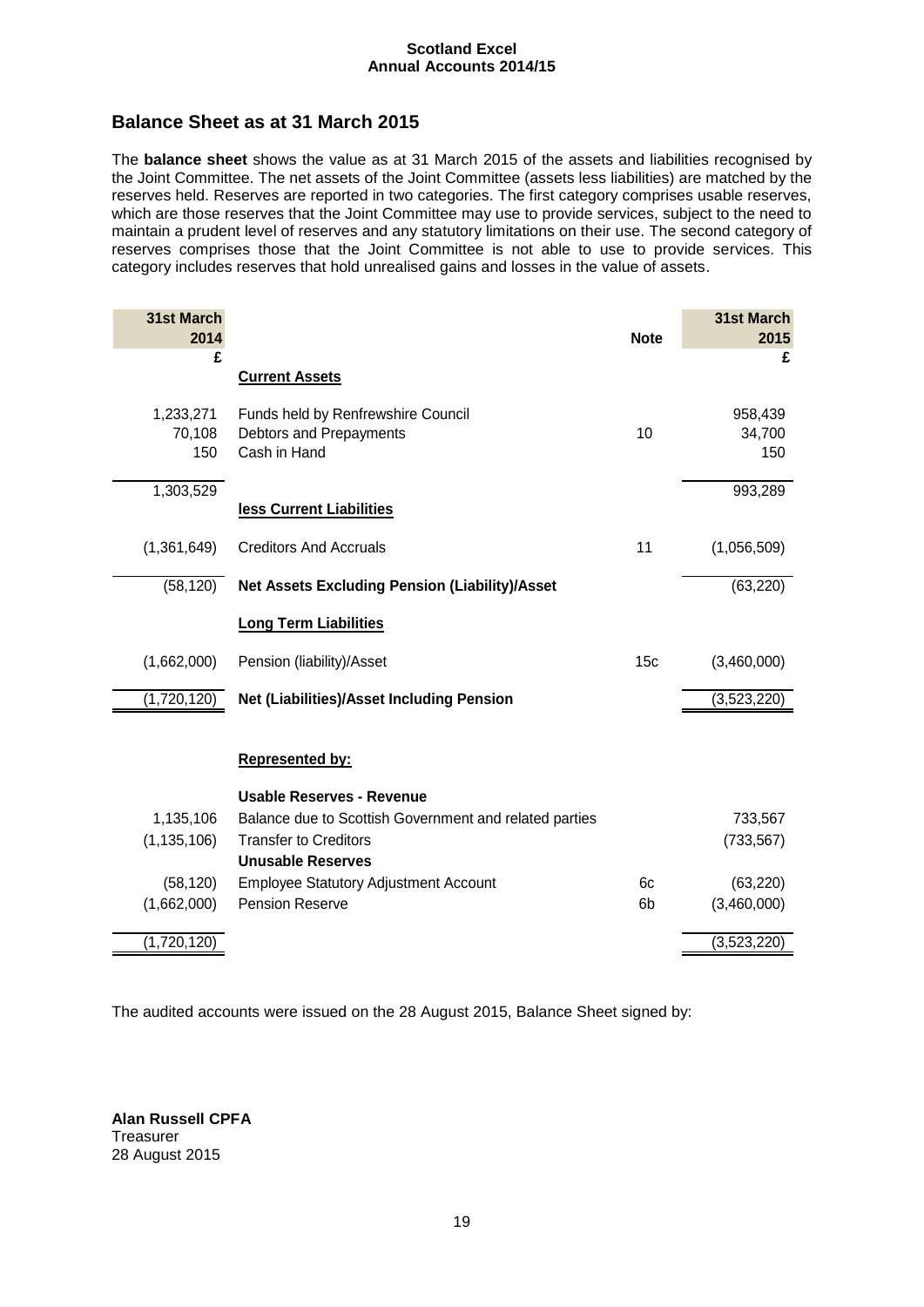# **Cash flow Statement for the year ended 31 March 2015**

This statement shows the changes in cash and cash equivalents during the year. It shows how the Joint Committee generates and uses cash and cash equivalents by classifying cash flows as operating, investing and financing activities. The amount of net cash flows arising from operating activities is a key indicator of the extent to which the operations of the Joint Committee are funded by way of requisition income or from the recipients of services provided. Investing activities represent the extent to which cash outflows have been made for resources that are intended to contribute to the Joint Committee's future service delivery. Cash flows arising from financing activities are useful in predicting claims on future cash flows by providers of capital (that is, borrowing) to the Joint Committee.

| 2013/14     |                                                                                                               | 2014/15     |
|-------------|---------------------------------------------------------------------------------------------------------------|-------------|
| £           |                                                                                                               | £           |
|             | <b>Operating Activities</b>                                                                                   |             |
|             | <b>Cash Inflows</b>                                                                                           |             |
| (3,391,132) | Sale of goods and rendering of services                                                                       | (3,435,027) |
| (14, 938)   | Interest received                                                                                             | (9,599)     |
| (3,406,070) | Cash inflows generated from operating activities                                                              | (3,444,626) |
|             | <b>Cash Outflows</b>                                                                                          |             |
| 2,217,646   | Cash paid to and on behalf of employees                                                                       | 2,342,746   |
| 963,510     | Cash paid to suppliers of goods and services                                                                  | 1,013,720   |
| 352,751     | Other payments for operating activates                                                                        | 362,992     |
| 3,533,907   | Cash outflows generated from operating activities                                                             | 3,719,458   |
|             | Net (increase)/decrease in cash and cash                                                                      |             |
| 127,837     | equivalents                                                                                                   | 274,832     |
|             | Cash and cash equivalents at the beginning of the<br>reporting period - short term deposits with Renfrewshire |             |
| 1,361,258   | Council                                                                                                       | 1,233,421   |
|             | Cash and cash equivalents at the end of the reporting                                                         |             |
| 1,233,421   | period - short term deposits with Renfrewshire Council                                                        | 958,589     |
|             | Net cash outflow in cash and cash equivalents in                                                              |             |
| 127,837     | year                                                                                                          | 274,832     |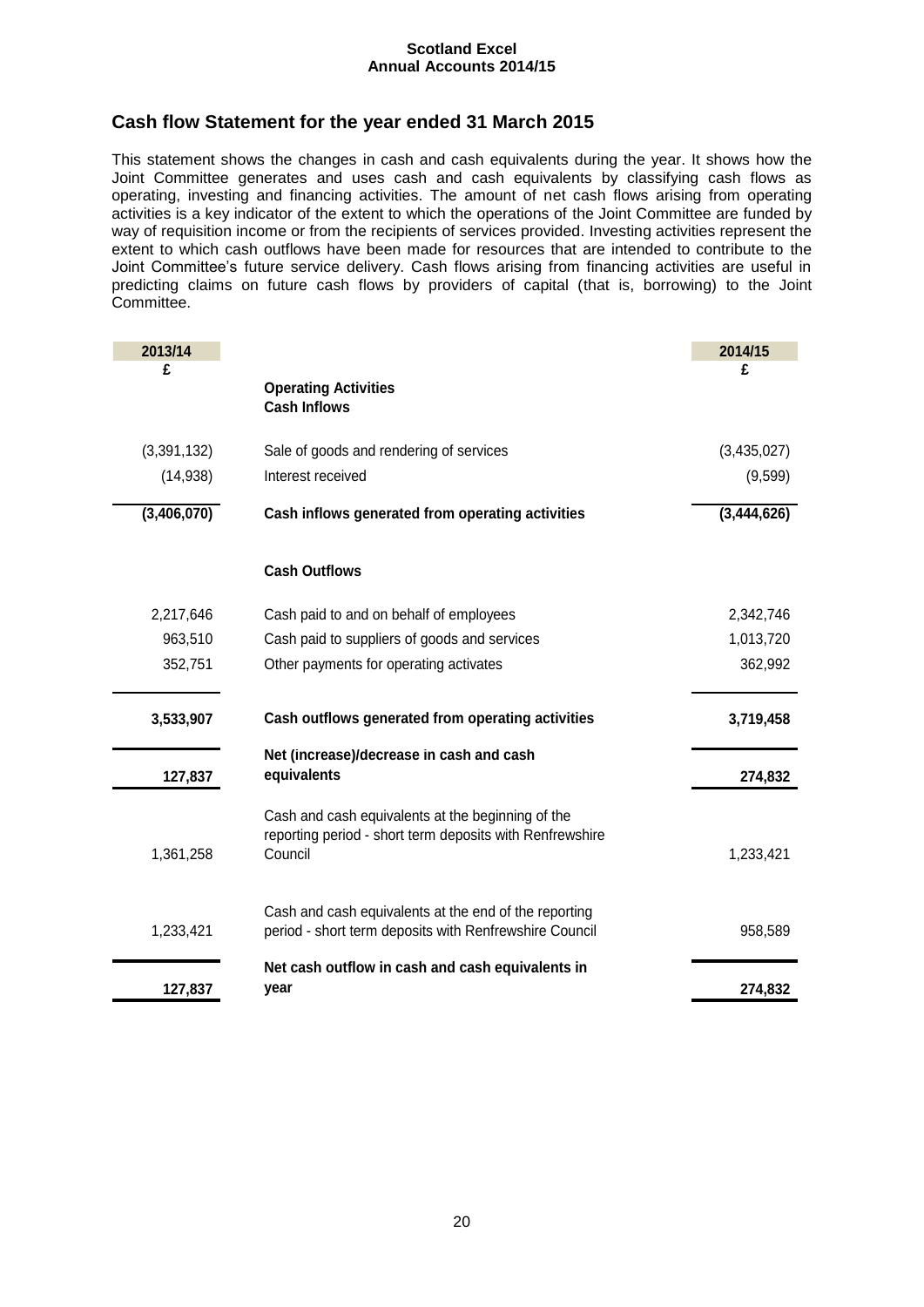# <span id="page-20-0"></span>**Note 1 Summary of Significant Accounting Policies**

The Financial Statements for the year ended 31 March 2015 have been prepared in accordance with proper accounting practice as per section 12 of the Local Government in Scotland Act 2003. Proper accounting practice comprises the Code of Practice on Local Authority Accounting in the United Kingdom (the Accounting Code) and the Best Value Accounting Code of Practice, supported by International Financial Reporting Standards and recommendations made by the Local Authority (Scotland) Accounts Advisory Committee (LASAAC). They are designed to give a true and fair view of the financial performance and position of the Joint Committee and comparative figures for the previous financial year are provided. There are no significant departures from these recommendations.

The following accounting concepts have been considered in the application of accounting policies:

**Accruals basis** - the accruals concept requires the non-cash effects of transactions to be included in the financial statement for the year in which they occur, not in the period in which payment is made or income received.

**Going concern** - the going concern concept assumes that the Joint Committee will continue in existence for the foreseeable future.

**Understandability** – users of the financial statements are assumed to have a reasonable knowledge of accounting and local government.

**Relevance** – the information in the financial statements is useful for assessing Joint Committee's stewardship of public funds and for making economic decisions.

**Materiality** - information is included in the financial statements where the information is of such significance that it could influence the decisions or assessments of users of the information.

**Reliability** – information included in the financial statements faithfully represents the substance of transactions, is free from bias and material error, is complete within the bounds of materiality and cost, and has been prudently prepared.

**Primacy of legislative requirements** - legislative requirements have priority over accounting principles in the event of conflict between legislation and the Accounting Code.

The accounts have been prepared under the historic cost convention. The following accounting policies used in the preparation of the statements have been reviewed in line with changes made to the Accounting Code following the introduction of International Financial Reporting Standards.

#### **Accruals of Expenditure and Income**

Activity is accounted for in the year that it takes place, not simply when cash payments are made or received. In particular:

- i. Revenue from the sale of goods is recognised when the Joint Committee transfers the significant risks and rewards of ownership to the purchaser, and it is probable that the economic benefits or service potential associated with the transaction will flow to the Joint Committee.
- ii. Revenue from the provision of services is recognised when the Joint Committee can measure reliably the percentage of completion of the transaction and it is probable that the economic benefits or service potential associated with the transaction will flow to the Joint Committee.
- iii. Supplies are recorded as expenditure when they are consumed. Where there is a gap between the date supplies are received and their consumption, they are carried as inventories on the Balance Sheet.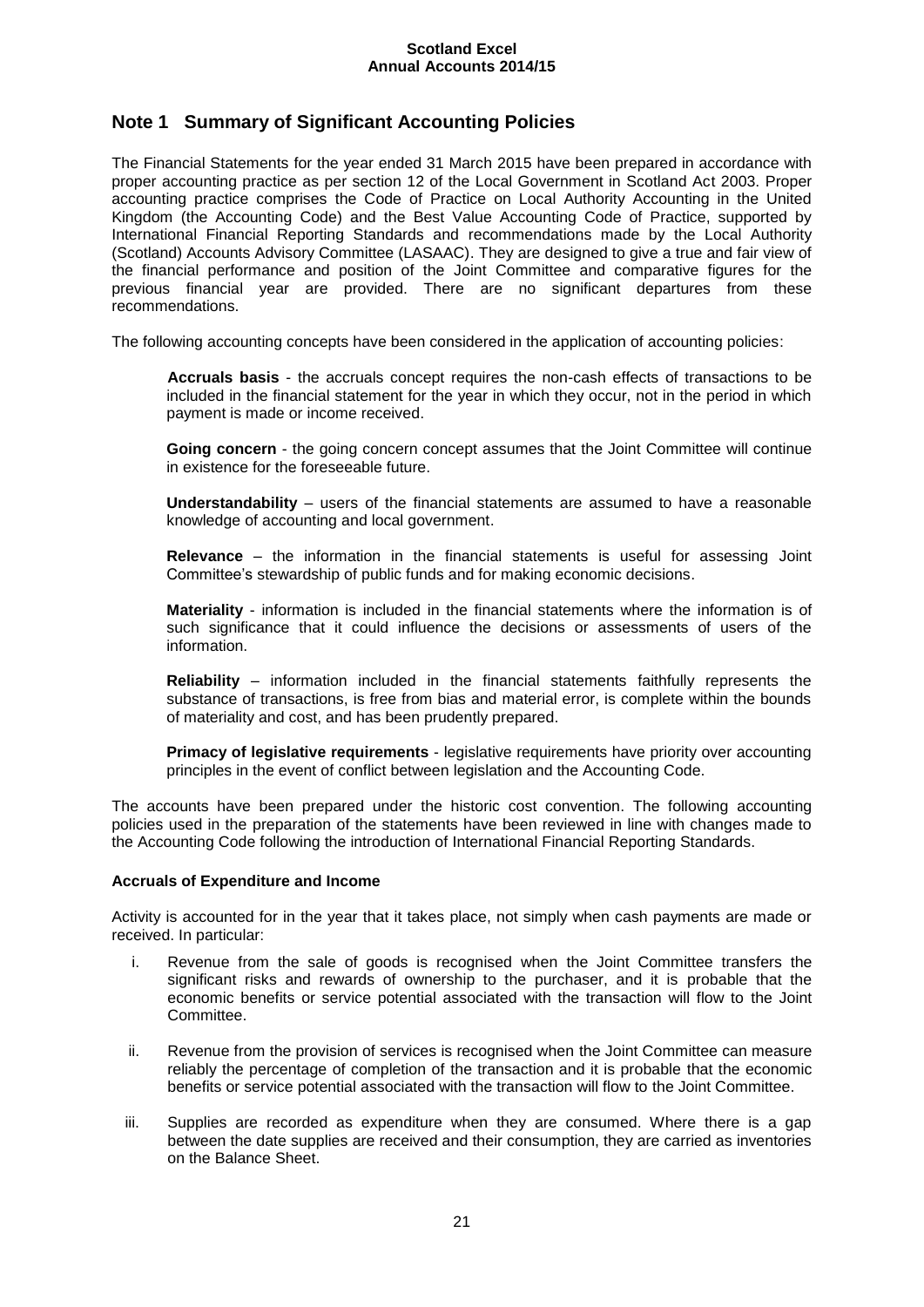- iv. Where income and expenditure have been recognised but cash has not been received or paid, a debtor or creditor for the relevant amount is recorded in the Balance Sheet. Where there is evidence that debts are unlikely to be settled, the balance of debtors is written down and a charge made to revenue for the income that might not be collected.
- v. Suppliers invoices paid in the two weeks following the year-end are accrued together with specific accruals in respect of further material items provided the goods or services were received by the Balance Sheet date.

#### **Cash and Cash Equivalents**

Cash is defined as cash in hand and deposits repayable on demand less overdrafts repayable on demand.

#### **Contingent Assets and Liabilities**

Contingent assets and liabilities are not recognised in the financial statements, but are disclosed as a note to the accounts where they are deemed material.

#### **Employee Benefits**

#### **Benefits payable during employment**

All salaries and wages earned up to the Balance Sheet date are included in the Accounts irrespective of when payment was made. An accrual is made for the cost of holiday and flexi-leave entitlements earned by employees but not taken before the year end; and which employees may carry forward into the next financial year.

#### **Termination benefits**

Termination benefits are amounts payable as a result of a decision by the Joint Committee to terminate an officer's employment before the normal retirement date or an officer's decision to accept voluntary severance. They are charged on an accruals basis to the Employee Costs line in the Comprehensive Income and Expenditure Statement when the Joint Committee is demonstrably committed to either terminating the employment of an officer or making an offer to encourage voluntary severance. The Joint Committee is only demonstrably committed to a termination when it has a detailed formal plan for the termination and it is without realistic possibility of withdrawal; and agreement to the termination has been granted by the Executive Sub-Committee.

Where termination benefits involve the enhancement of pensions, statutory provisions require the Revenue balances to be charged with the amount payable by the Joint Committee to the pension fund or pensioner in the year, not the amount calculated according to the relevant accounting standards. In the Movement in Reserves Statement, appropriations are required to and from the Pensions Reserve to remove the notional debits and credits for pension enhancement termination benefits and to replace them with debits for the cash paid to the pension fund and pensioners and any such amounts payable but unpaid at the year-end.

#### **Post employment benefits**

The Joint Committee participates in the Local Government Pension Scheme which is administered by Strathclyde Pension Fund. The Local Government Pension Scheme is accounted for as a defined benefit scheme, and in accordance with International Accounting Standard 19 (IAS19,) the Joint Committee has disclosed certain information concerning the assets, liabilities, income and expenditure relating to the pension scheme. IAS 19 requires that an organisation must account for retirement benefits when it is committed to giving them, even if the giving will be many years into the future.

This involves the recognition in the Balance Sheet of the Joint Committee's share of the net pension asset or liability in Strathclyde Pension Fund and a pension reserve. The Comprehensive Income and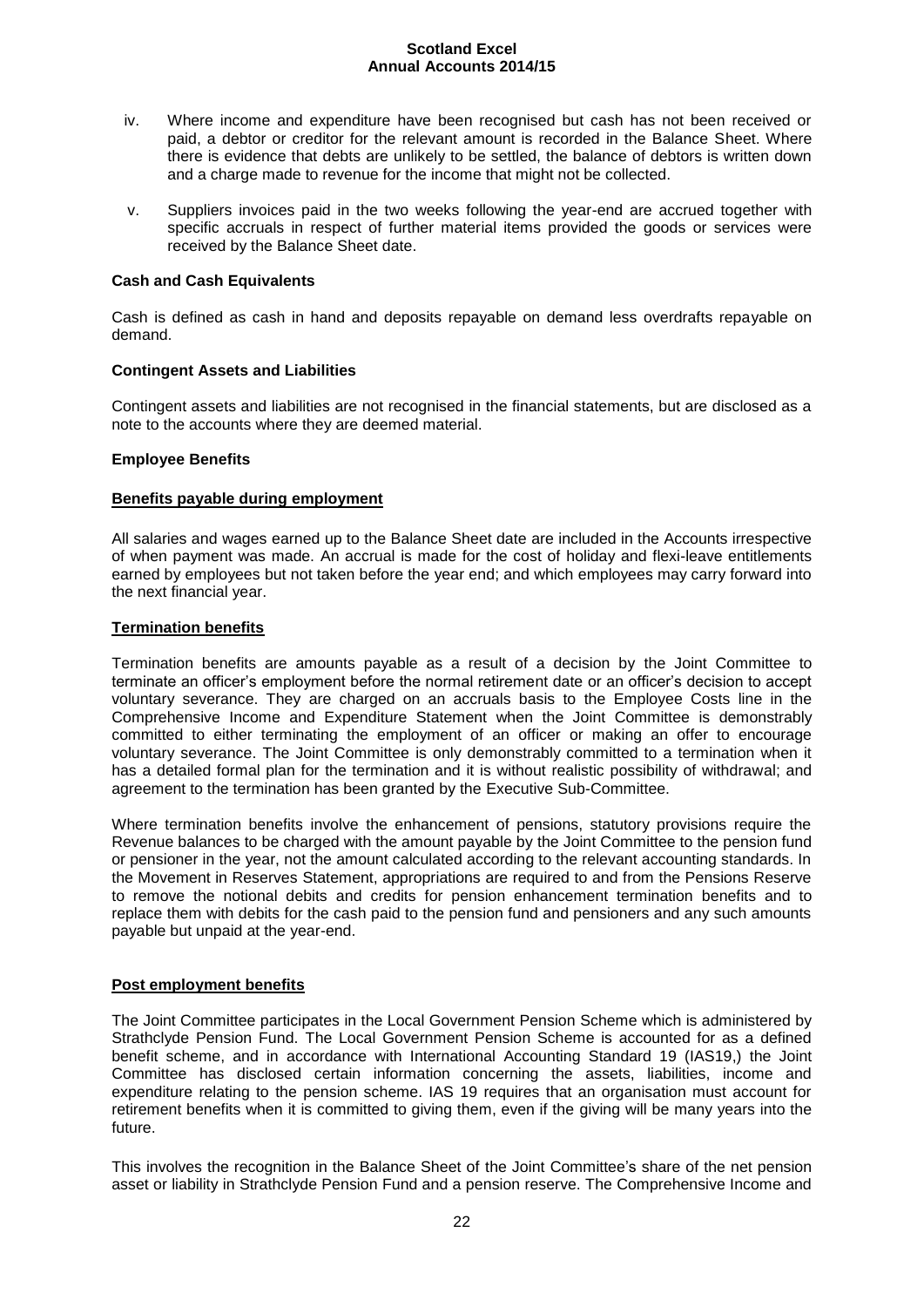Expenditure Statement also recognises changes during the year in the pension asset or liability. Service expenditure includes pension costs based on employers' pension contributions payable and payments to pensioners in the year.

The liabilities of the Strathclyde Pension Fund attributable to the Joint Committee are included in the Balance Sheet on an actuarial basis using the projected unit method i.e. an assessment of the future payments that will be made in relation to retirement benefits earned to date by employees, based on assumptions about mortality rates, employee turnover rates and projections of earnings for current employees. Liabilities are discounted to their value at current prices using a discount rate based on the indicative rate of return on high quality corporate bonds.

The assets of the Strathclyde Pension Fund attributable to the Joint Committee are included in the Balance Sheet at their fair value, principally the bid price for quoted securities, and estimated fair value for unquoted securities.

Note 15 to the Core Financial Statements provides further information.

#### **Events after the Balance Sheet date**

Events after the balance Sheet date are those events, both favourable and unfavourable, that occur between the end of the reporting period and the date when the Statements are authorised for issue. There are two types of events:

- Adjusting events those that provide evidence of conditions that existed at the end of the reporting period, and the Statements are adjusted to reflect such events
- Non-adjusting events those that are indicative of conditions that arose after the reporting period, and the Statements are not adjusted. Where a category of events would have a material effect, disclosure is made in the notes of the nature of the event and its estimated financial effect.

Events taking place after the date of authorisation for issue are not reflected in the Statements. Note 5 provides further information.

#### **Prior Period Adjustments**

Where there has been a change in accounting policy, that change will be applied retrospectively, that is, prior period figures will be restated unless the Code specifies transitional provisions that shall be followed. Where there has been a change in accounting estimate, that change will be applied prospectively, that is, prior period figures will not be restated. Where a material misstatement or omission has been discovered relating to a prior period, that misstatement or omission will be restated unless it is impracticable to do so.

#### **Government Grants and other Contributions**

Whether paid on account, by instalments or in arrears, government grants and third party contributions and donations are recognised as due to the Joint Committee when there is reasonable assurance that:

- the Joint Committee will comply with the conditions attached to the payments, and
- the grants or contributions will be received.

Amounts recognised as due to the Joint Committee are not credited to the Comprehensive Income and Expenditure Account until conditions attaching to the grant or contribution have been satisfied. Monies advanced as grants and contributions are carried in the Balance Sheet as creditors.

#### **Leases**

Leases are classified as finance leases where the terms of the lease transfer substantially all the risks and rewards incidental to ownership of the property from the lessor to the lessee. All other leases are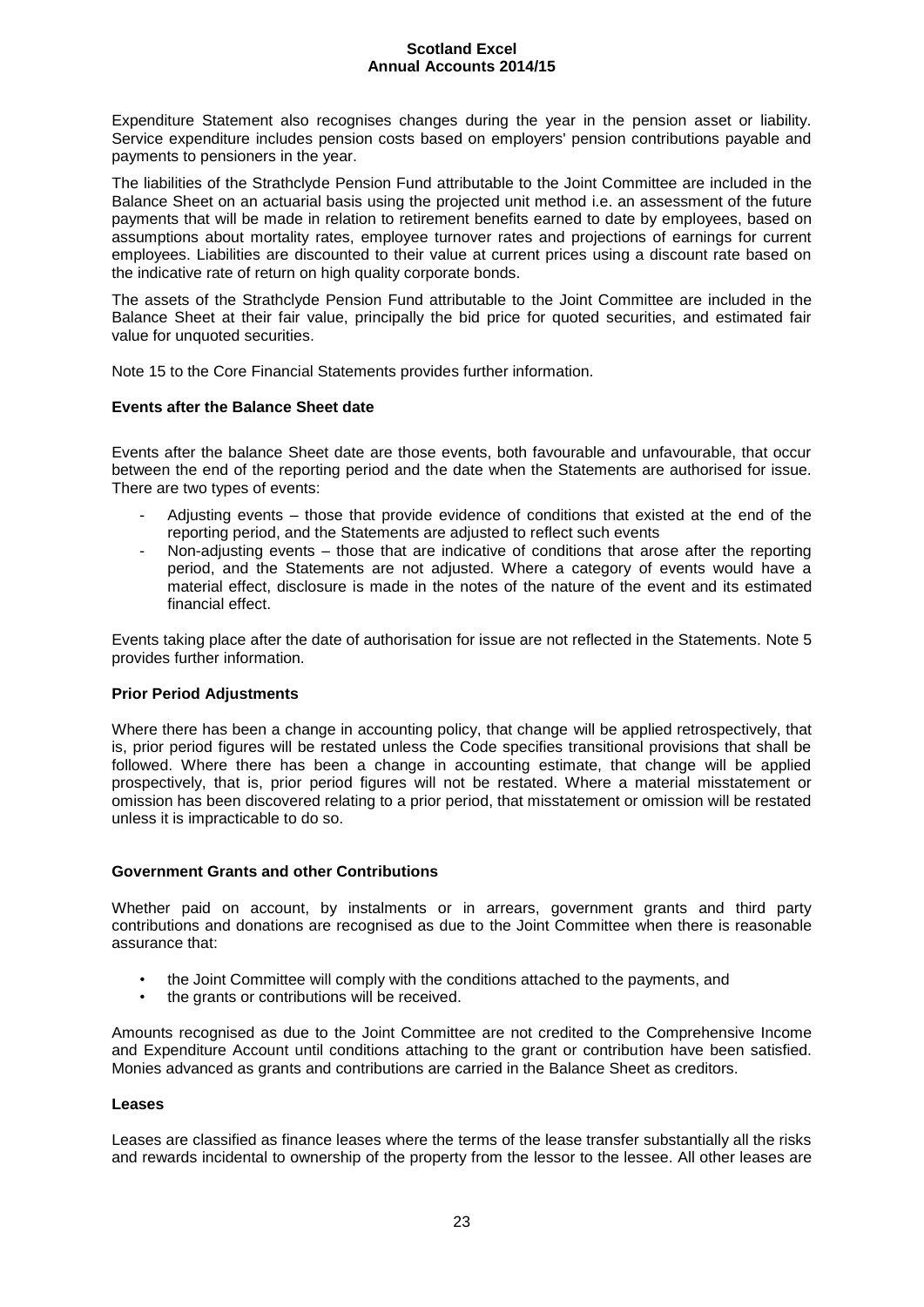classified as operating leases. Where a lease covers both land and buildings, the land and buildings elements are considered separately for classification.

Arrangements that do not have the legal status of a lease but convey a right to use an asset in return for payment are accounted for under this policy where fulfilment of the arrangement is dependent on the use of specific assets. The Joint Committee is not party to any finance leases.

#### *Operating Leases*

Rentals paid under operating leases are charged to the Comprehensive Income and Expenditure Statement as an expense of the services benefiting from use of the leased property, plant or equipment. Charges are made on a straight-line basis over the life of the lease, even if this does not match the pattern of payments (e.g., there is a rent-free period at the commencement of the lease). The risks and rewards of ownership remain with the lessors along with the title of the property.

#### **Property, Plant and Equipment**

Scotland Excel is a Joint Committee as constituted under s106(1) of the Local Government (Scotland) Act 1973. The Joint Committee has no legal power to hold assets. Any cash assets held are matched by an equivalent creditor balance.

#### **Provisions**

Provisions are made where an event has taken place that gives the Joint Committee a legal or constructive obligation that probably requires settlement by a transfer of economic benefits or service potential, and a reliable estimate can be made of the amount of the obligation. Provisions are charged as an expense to the appropriate service line in the Comprehensive Income and Expenditure Statement in the year that Scotland Excel becomes aware of the obligation, and measured at the best estimate at the balance sheet date of the expenditure required to settle the obligation, taking into account relevant risks and uncertainties.

When payments are eventually made, they are charged to the provision carried in the Balance Sheet. Estimated settlements are reviewed at the end of each financial year – where it becomes less than probable that a transfer of economic benefits will now be required (or a lower settlement than anticipated is made), the provision is reversed and credited back to the relevant service. Where some or all of the payment required to settle a provision is expected to be recovered from another party (e.g. from an insurance claim), this is only recognised as income for the relevant service if it is virtually certain that reimbursement will be received if the Joint Committee settles the obligation.

#### **Reserves**

The Joint Committee has three reserve funds. The Revenue Reserve contains the balance of start-up funding made available to the Joint Committee through a Scottish Government grant and any balance of requisition income from members of the Joint Committee.

The Pension Reserve arises from the IAS19 accounting disclosures for retirement benefits and recognises the Joint Committee share of actuarial gains and losses in the Strathclyde Pension Fund and the change in the Joint Committee's share of the Pension Fund net liability chargeable to the Income and Expenditure Account.

The Employee Statutory Adjustment Account absorbs the differences that would otherwise arise on the Revenue Reserve from accruing for short term accumulating absences at the end of the financial year. Generally accepted accounting practices require that all short-term employee benefits, including accumulating compensated absences, should be recognised as a cost in the accounts for the year to which they relate. This means that where employees' full holiday entitlement, time in lieu or credit flexi-time balance has not been taken by the financial year-end, the cost of the untaken days or time is calculated and recorded as an accrued expense. However, statutory arrangements require that the impact of such accrued expenditure on the Revenue Reserve is neutralised by transfers to or from the Employee Statutory Adjustment Account.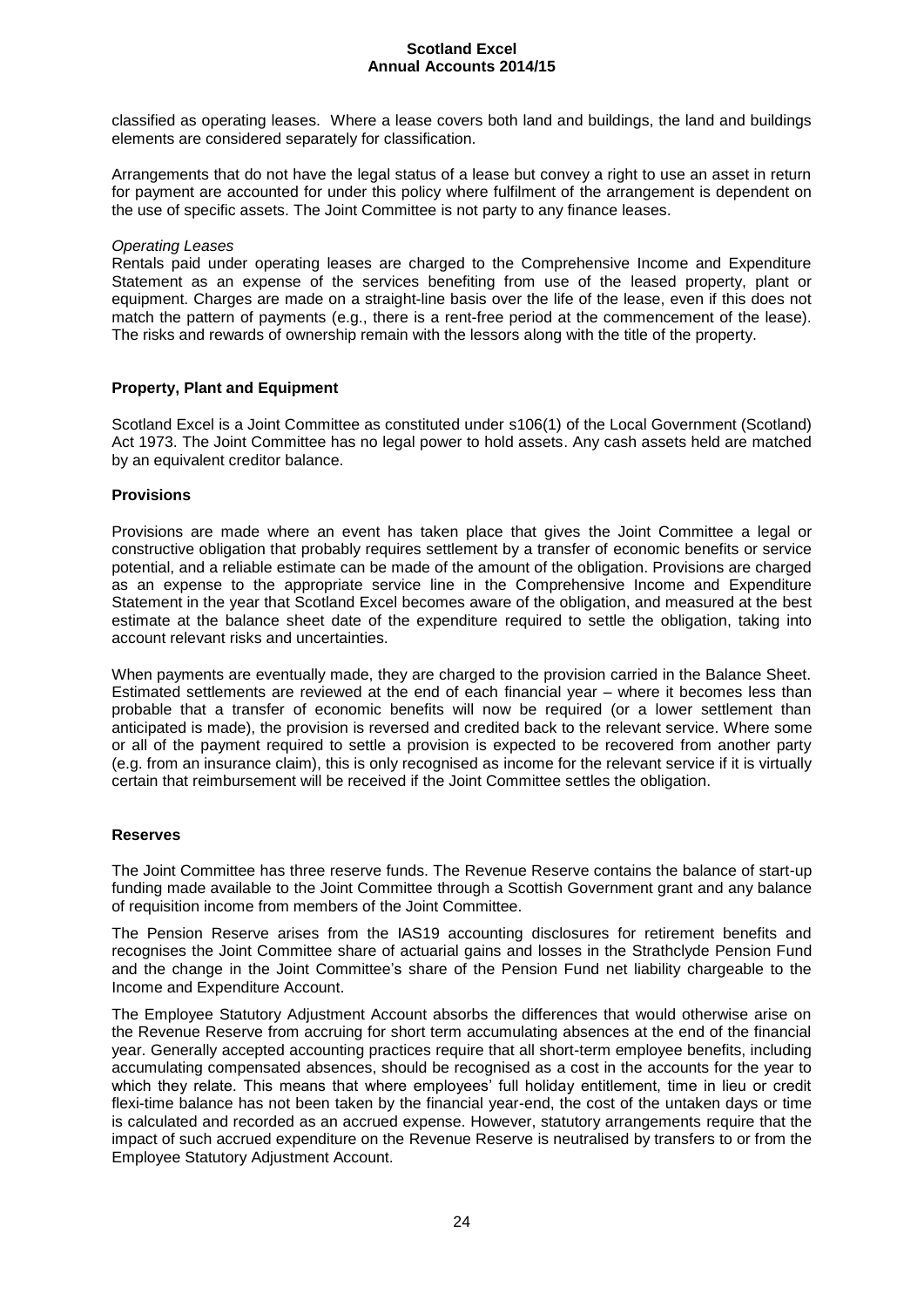#### **VAT**

Income and Expenditure excludes any amount relating to Value Added Tax (VAT), as all VAT is payable to HM Revenue & Customs and all VAT is recoverable from them.

# <span id="page-24-0"></span>**Note 2 Accounting Standards Issued not Adopted**

There are no accounting standards relevant to the financial statements of the Joint Committee which have not been adopted.

#### <span id="page-24-1"></span>**Note 3 Critical Judgements in Applying Accounting Policies**

In applying the accounting policies set out in Note 1, the Joint Committee has had to make certain judgements about complex transactions or those involving uncertainty about future events. Where a critical judgement has been made this is referred to in the relevant note to the core financial statements; however a summary of those with the most significant effect is detailed below.

Government **Grant** The Joint Committee received Scottish Government grant support to fund set-up costs in 2007. The grant has been used according to the grant conditions, and the remaining balance will continue to be used to ensure that Scotland Excel provides appropriate procurement reform support to local authorities in Scotland.

#### <span id="page-24-2"></span>**Note 4 Assumptions made about the future**

The Statement of Accounts contains estimated figures that are based on assumptions made by the Joint Committee about the future or that are otherwise uncertain. Estimates are made taking into account historical experience, current trends and other relevant factors. However, because balances cannot be determined with certainty, actual results could be materially different from the assumptions and estimates.

The items in the Balance Sheet at 31 March 2015 for which there is a significant risk of material adjustment in the forthcoming financial year are as follows:

Pensions Liability Estimation of the net liability to pay pensions depends on a number of complex judgements relating to the discount rate used, the rate at which salaries are projected to increase, changes in retirement ages, mortality rates and expected returns on pension fund assets. A firm of consulting actuaries is engaged to provide the Joint Committee with expert advice about the assumptions to be applied.

**Item Uncertainties Effect if Results differ from Assumption** The effects on the net pensions liability of changes in individual assumptions can be measured. For instance, a 0.5% decrease in the discount rate assumption would result in an decrease in the pension liability of £1.784 million. However, the assumptions interact in complex ways. During 2014/15, the appointed actuaries advised that the net pension liability had decreased by £1.605 million as a result of estimates being corrected.

#### <span id="page-24-3"></span>**Note 5 Events after the balance sheet date**

Events taking place after the authorised issue date per the balance sheet are not reflected in the financial statements or notes. Where events taking place before this date provided information about conditions existing at 31 March 2015, the figures in the financial statements and notes have been adjusted in all material respects to reflect the impact of this information. There are no non adjusting events.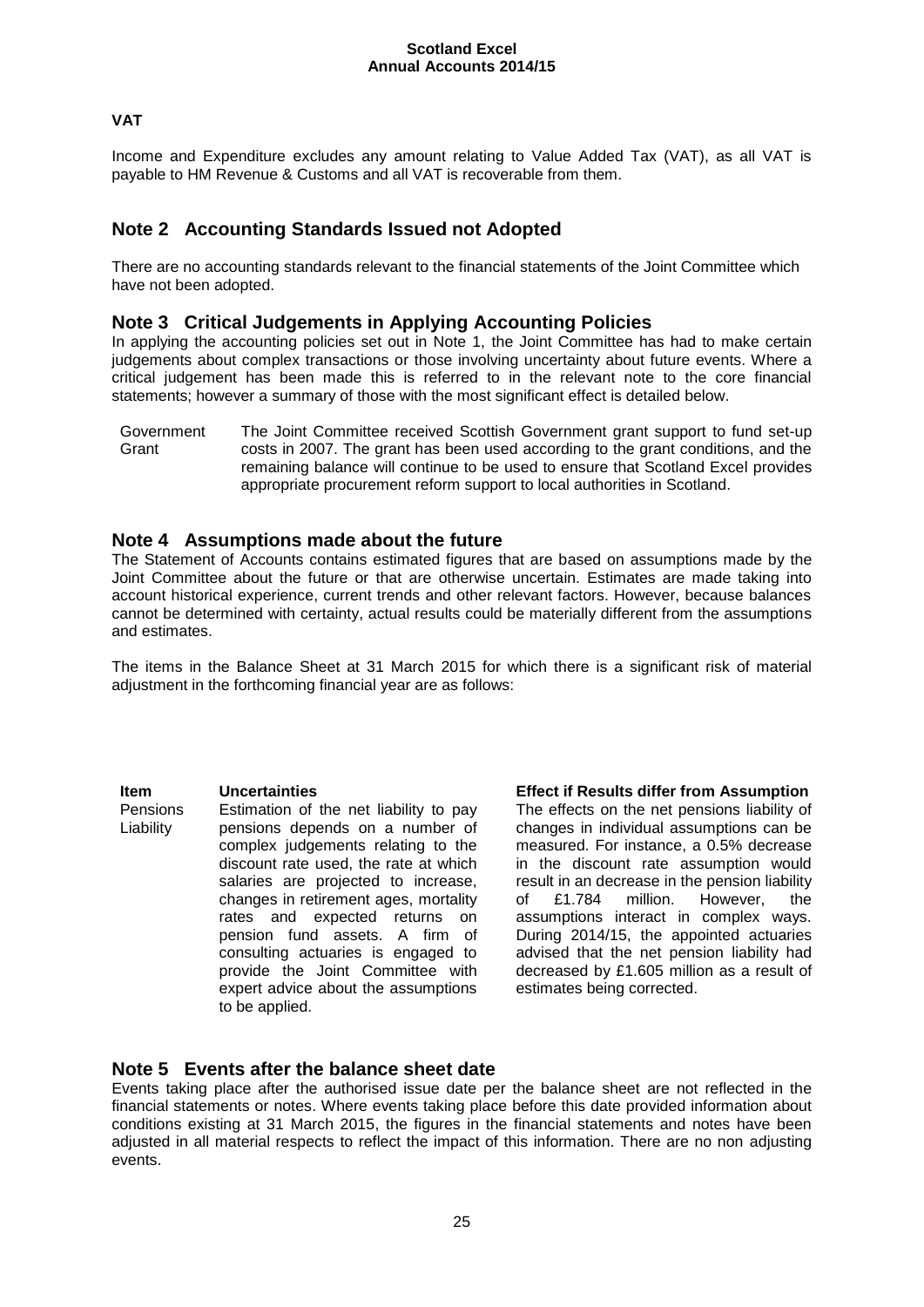# <span id="page-25-0"></span>**Note 6 Details of Movement in Reserves**

#### **a. Revenue Reserve**

| 2013/14            |                                                                                                            | 2014/15            |
|--------------------|------------------------------------------------------------------------------------------------------------|--------------------|
| £<br>(1, 172, 864) | Balance as at 1 April                                                                                      | £<br>(1, 135, 106) |
|                    |                                                                                                            |                    |
| (119,000)          | Transfer to pension reserve                                                                                | (193,000)          |
| (1,602)            | Transfer to employee statutory adjustment account                                                          | (5,100)            |
| 158,360            | (Surplus) or Deficit on the provision of services (from<br>the Comprehensive Income & Expenditure Account) | 599,639            |
| (1, 135, 106)      | <b>Balance as at 31 March</b>                                                                              | (733,567)          |

This represents the excess of member authority requisitions over expenditure in any one year and is shown as payable to the member authorities

#### **b. Pension Reserve**

| 2013/14     |                                                                                                                                                                                          | 2014/15     |
|-------------|------------------------------------------------------------------------------------------------------------------------------------------------------------------------------------------|-------------|
| (1,226,000) | Balance as at 1 April                                                                                                                                                                    | (1,662,000) |
| (317,000)   | Actuarial Gains and Losses (see note 15)                                                                                                                                                 | (1,605,000) |
| (119,000)   | Net additional amount required by statute and non-statutory proper<br>practices to be taken into account when determining the surplus or<br>deficit on the revenue reserves for the year | (193,000)   |
| (1,662,000) | <b>Balance as at 31 March</b>                                                                                                                                                            | (3,460,000) |

The Pension Reserve absorbs the timing differences arising from the different arrangements for accounting for postemployment benefits and for funding benefits in accordance with statutory provisions. The Joint Committee accounts for postemployment benefits in the **comprehensive income and expenditure statement** as the benefits are earned by employees accruing years of service, updating the liabilities recognised to reflect inflation, changing assumptions and investment returns on any resources set aside to meet the costs. However, statutory arrangements require benefits earned to be financed as the Joint Committee makes employer's contributions to pension funds. The credit balance on the Pension Reserve shows a surplus in the benefits earned by past and current employees and the Joint Committee's share of Strathclyde Pension Fund resources available to meet them. The statutory arrangements will ensure that funding will have been set aside by the time the benefits come to be paid.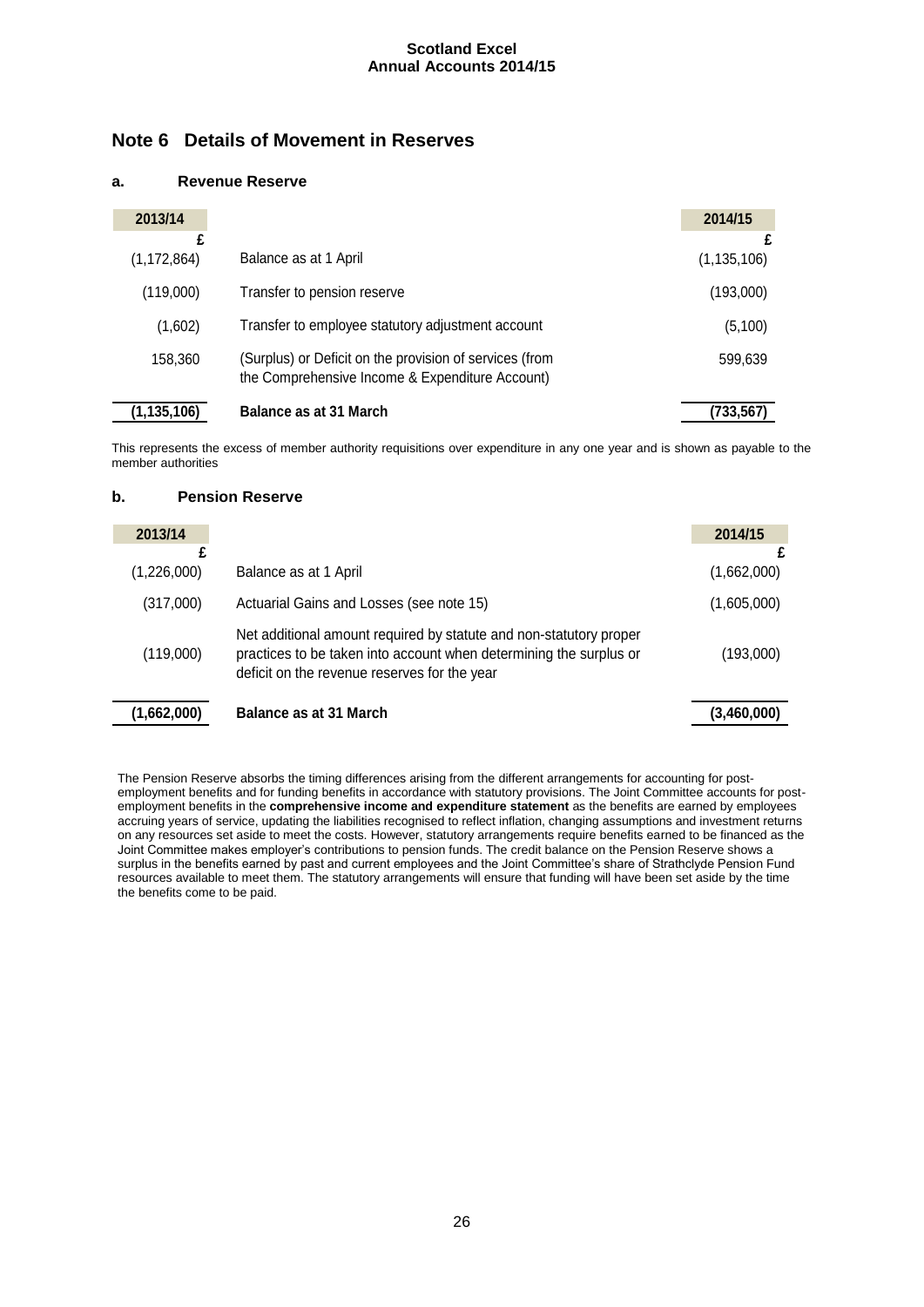#### **c. Employee Statutory Adjustment Account**

| 2013/14   |                                                                                             | 2014/15   |
|-----------|---------------------------------------------------------------------------------------------|-----------|
| 56,518    | Balance as at 1 April                                                                       | 58,120    |
| (56, 518) | Reversal of prior year accrual for short-term accumulating<br>compensated absences          | (58, 120) |
| 58,120    | Recognition of the accrual for short-term accumulating<br>compensating absences at 31 March | 63.220    |
| 58,120    | <b>Balance as at 31 March</b>                                                               | 63.220    |

The Employee Statutory Adjustment Account absorbs the differences that would otherwise arise on revenue balances from accruing for short-term accumulating compensated absences at the end of the financial year. Generally accepted accounting practices require that all short-term employee benefits, including accumulating compensated absences, should be recognised as a cost in the accounts for the year to which they relate. This means that where employees' full holiday entitlement, time in lieu or credit flexi-time balance has not been taken by the financial year-end, the cost of the untaken days or time is calculated and recorded as an accrued expense. However, statutory arrangements [or regulations] require that the impact of such accrued expenditure on revenue balances is neutralised by transfers to or from the Employee Statutory Adjustment Account.

# <span id="page-26-0"></span>**Note 7 Reconciliation of the Balance on the Comprehensive Income and Expenditure Statement to the Movement in Reserves Statement**

The deficit for the year on the Revenue Reserves was £198,100 less than the Comprehensive Income and Expenditure Statement result. The table below gives a breakdown of the differences between the income and expenditure included in the Joint Committee's Comprehensive Income and Expenditure Statement in accordance with the Code and the amounts that statute and non-statutory proper practice require the Joint Committee to debit and credit the Revenue Reserve Balance.

<span id="page-26-1"></span>

| 2013/14<br>£ |                                                                                                                                                                                  | 2014/15<br>£ |
|--------------|----------------------------------------------------------------------------------------------------------------------------------------------------------------------------------|--------------|
|              | Amounts to be included in the Comprehensive Income and<br><b>Expenditure Statement but required by statute to be excluded</b><br>when determining Movement in Reserves Statement |              |
| (463,000)    | Net charges made for retirement benefits in accordance with IAS19                                                                                                                | (535,000)    |
| (1,602)      | Net charges for employment short-term accumulating absences                                                                                                                      | (5, 100)     |
| (464,602)    |                                                                                                                                                                                  | (540, 100)   |
|              | Amounts not included in the Comprehensive Income and<br><b>Expenditure Statement but required to be included by statute</b><br>when determining Movement in Reserves Statement   |              |
| 344.000      | Employers contributions payable to the Strathclyde Pension Fund                                                                                                                  | 342,000      |
| (120, 602)   | Net additional amount required to be debited or credited to the<br>Revenue Reserves balance for the year                                                                         | (198, 100)   |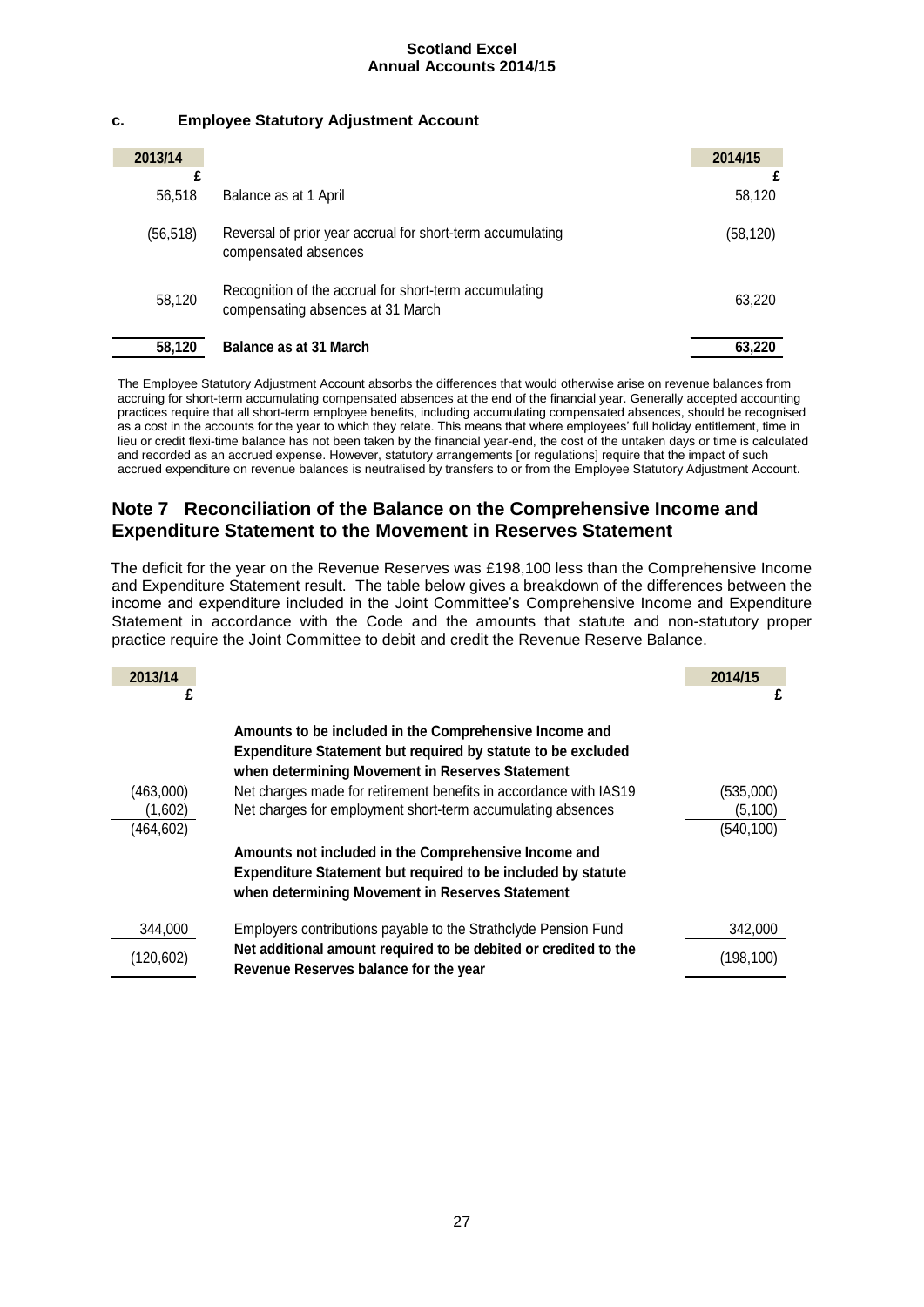# **Note 8 Financing & Investment Income**

| 2013/14  |                                                     | 2014/15 |
|----------|-----------------------------------------------------|---------|
|          |                                                     |         |
| (14,938) | Interest on Balances                                | (9,599) |
| 57,000   | Pension Interest Cost                               | 74.000  |
| 42,062   | <b>Total Financing and Investment (Income)/Cost</b> | 64,401  |

# **Note 9 Operating Leases**

Scotland Excel acquired an operating lease for accommodation at Renfrewshire House effective from February 2013 until February 2018. The annual rental charge is £87,320. The expenditure charged in year to the Comprehensive Income and Expenditure Statement was £87,320 (2013/14 £87,320).

| 2013/14 |                                                                                | 2014/15 |
|---------|--------------------------------------------------------------------------------|---------|
|         | <b>Future Minimum Lease Payments</b>                                           |         |
| 87,320  | - not later than one year                                                      | 87,320  |
| 250,716 | - later than one year and not later than five years<br>- later than five years | 163,396 |
| 338,036 | Total                                                                          | 250,716 |

# <span id="page-27-0"></span>**Note 10 Debtors**

<span id="page-27-1"></span>

| 31st March |                                       | 31st March |
|------------|---------------------------------------|------------|
| 2014       |                                       | 2015       |
| £          |                                       | £          |
| ٠          | Central government bodies             |            |
| ۰          | Other local authorities               |            |
| 70,108     | <b>Other Entities and Individuals</b> | 34,700     |
| 70,108     | Total short term debtors              | 34,700     |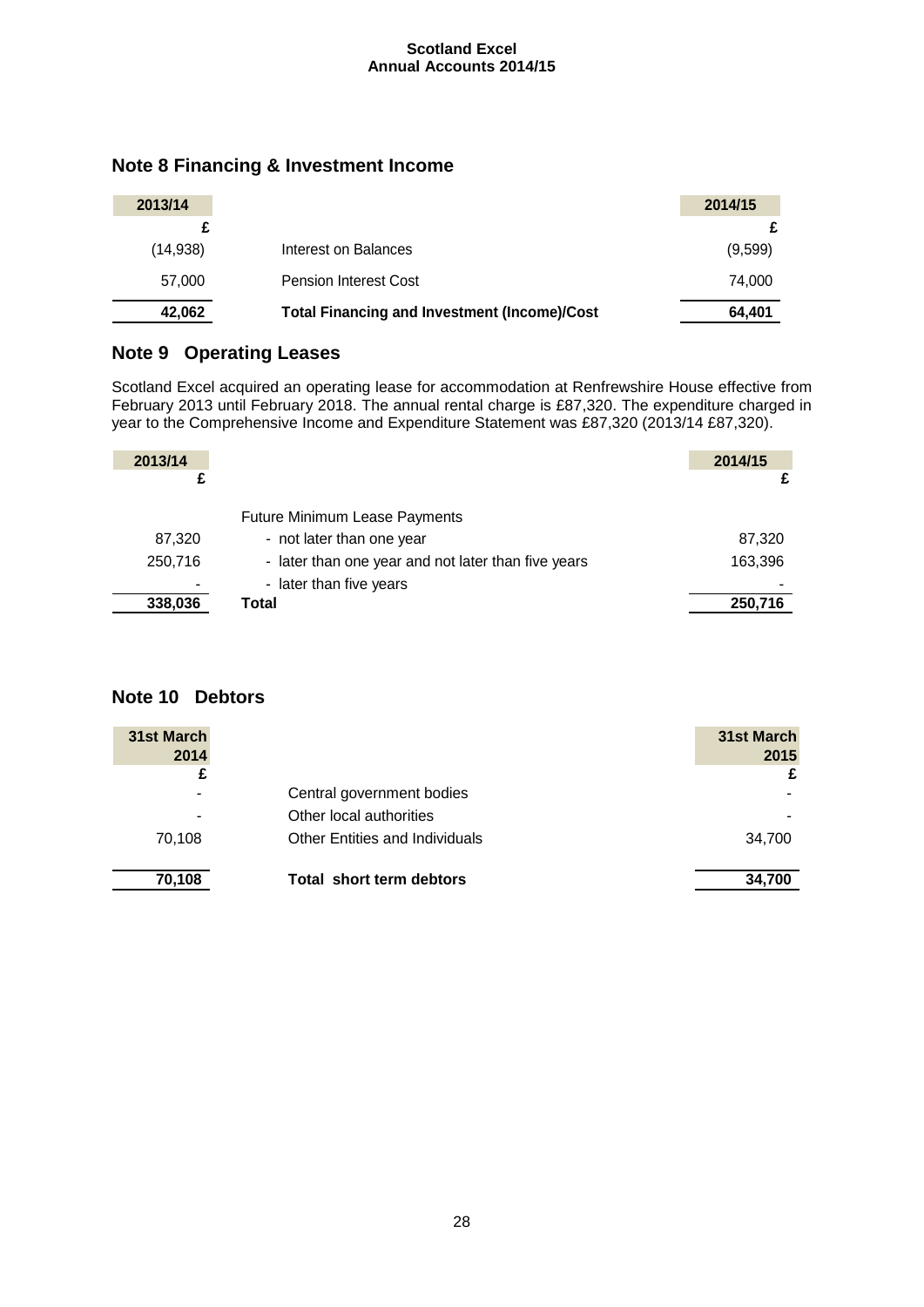# **Note 11 Creditors**

| 31st March<br>2014 |                                         | 31st March<br>2015 |
|--------------------|-----------------------------------------|--------------------|
| £                  |                                         | £                  |
| 589,490            | Central government bodies               | 288,091            |
| 561,277            | Other local authorities                 | 464,780            |
| 58,120             | <b>Short Term Accumulating Absences</b> | 63,220             |
| 125,850            | <b>Accrued Payrolls</b>                 | 140,945            |
| 26,913             | Other entities and individuals          | 99,473             |
| 1,361,649          | <b>Total short term creditors</b>       | 1,056,509          |

# <span id="page-28-0"></span>**Note 12 Transfer to Creditors**

<span id="page-28-1"></span>

| 2013/14   |                                                                                                                                                                                                                                                         | 2014/15 |
|-----------|---------------------------------------------------------------------------------------------------------------------------------------------------------------------------------------------------------------------------------------------------------|---------|
| £         |                                                                                                                                                                                                                                                         | £       |
| 1,135,106 | In terms of Section 58 of the Local Government (Scotland)<br>Act 1973, Joint Committees have no specific powers to<br>retain reserves to meet future funding requirements and<br>the amount due to funding bodies has been transferred to<br>creditors. | 733.567 |

# **Note 13 Related parties**

The Joint Committee's related parties are those bodies or individuals that have the potential to control or significantly influence the Joint Committee, or to be controlled or significantly influenced by the Joint Committee. The Joint Committee is required to disclose material transactions that have occurred with related parties and the amount of any material sums due to or from related parties. Related party relationships require to be disclosed where control exists, irrespective of whether there have been transactions between the related parties.

The member authorities of the Joint Committee have contributed requisitions in the following proportions to enable the Joint Committee to carry out its objectives. The Joint Committee in turn pays Renfrewshire Council for support services.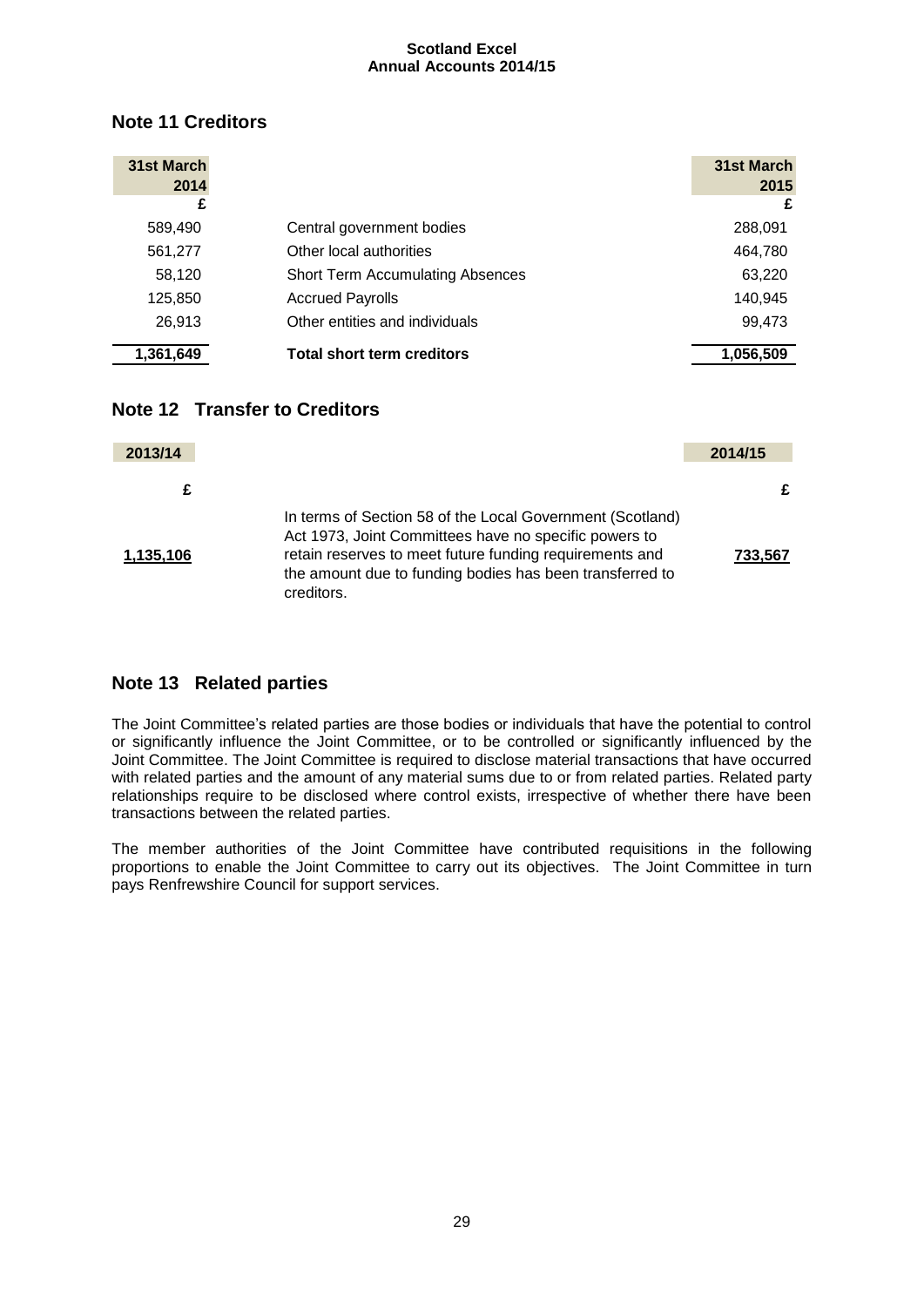The amount paid in respect of these services for the year ended 31 March 2015 was £185,000 (2013/14 £174,500).

| 2013/14   |                            |            | 2014/15   |
|-----------|----------------------------|------------|-----------|
| £         | Council                    | Percentage | £         |
| 124,108   | Aberdeen City              | 3.9%       | 124,108   |
| 135,624   | Aberdeenshire              | 4.3%       | 135,624   |
| 73,910    | Angus                      | 2.3%       | 73,910    |
| 65,691    | Argyll & Bute              | 2.1%       | 65,691    |
| 43,592    | Clackmannshire             | 1.4%       | 43,592    |
| 94,018    | Dumfires & Galloway        | 3.0%       | 94,018    |
| 91,930    | Dundee City                | 2.9%       | 91,930    |
| 79,994    | East Ayrshire              | 2.5%       | 79,994    |
| 73,631    | <b>East Dunbartonshire</b> | 2.3%       | 73,631    |
| 65,585    | East Lothian               | 2.1%       | 65,585    |
| 64,871    | East Renfrewshire          | 2.0%       | 64,871    |
| 246,599   | Edinburgh (City of)        | 7.7%       | 246,599   |
| 32,658    | Eilean Siar                | 1.0%       | 32,658    |
| 93,365    | Falkirk                    | 2.9%       | 93,365    |
| 197,793   | Fife                       | 6.2%       | 197,793   |
| 311,813   | Glasgow City               | 9.8%       | 311,813   |
| 125,364   | Highland                   | 3.9%       | 125,364   |
| 61,512    | Inverclyde                 | 1.9%       | 61,512    |
| 59,820    | Midlothian                 | 1.9%       | 59,820    |
| 63,746    | Moray                      | 2.0%       | 63,746    |
| 88,354    | North Ayrshire             | 2.8%       | 88,354    |
| 182,483   | North Lanarkshire          | 5.7%       | 182,483   |
| 29,218    | Orkney                     | 0.9%       | 29,218    |
| 88,333    | Perth & Kinross            | 2.8%       | 88,333    |
| 106,061   | Renfrewshire               | 3.3%       | 106,061   |
| 74,295    | <b>Scottish Borders</b>    | 2.3%       | 74,295    |
| 30,515    | Shetlands Council          | 1.0%       | 30,515    |
| 75,966    | South Ayrshire             | 2.4%       | 75,966    |
| 172,952   | South Lanarkshire          | 5.4%       | 172,952   |
| 63,194    | Stirling                   | 2.0%       | 63,194    |
| 66,208    | <b>West Dunbartonshire</b> | 2.1%       | 66,208    |
| 101,014   | West Lothian               | 3.2%       | 101,014   |
| 3,184,217 | <b>Total</b>               | 100%       | 3,184,217 |

# <span id="page-29-0"></span>**Note 14 External audit costs**

Fees payable to Audit Scotland in respect of external audit services undertaken in accordance with Audit Scotland's *Code of Audit Practice* in 2014/15 were £5,720 (£5,660 in 2013/14). There were no fees paid to Audit Scotland in respect of any other services.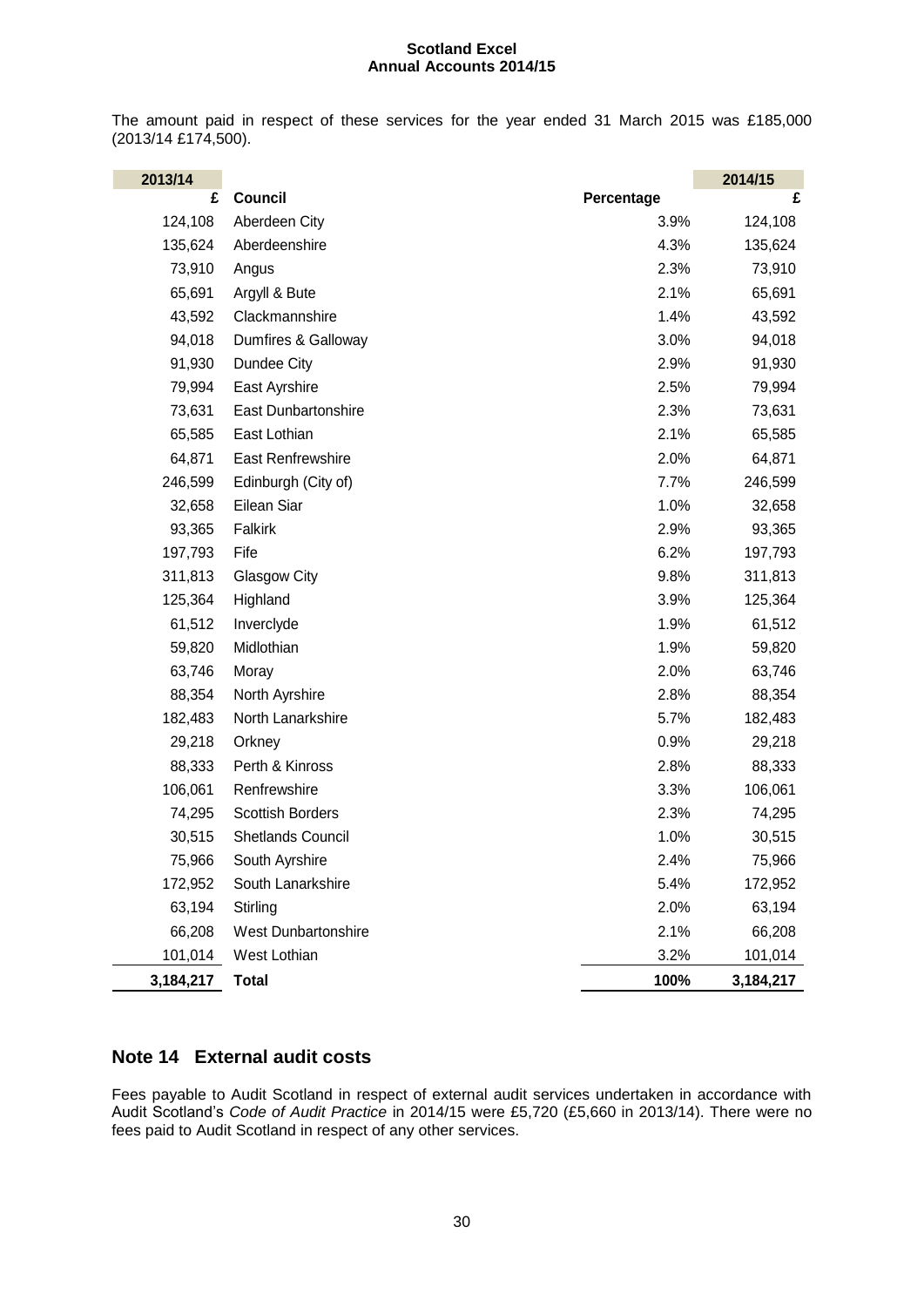# **Note 15 Retirement Benefits**

As part of the terms and conditions of employment of its employees, the Joint Committee offers retirement benefits. Although these benefits will not actually be payable until employees retire, the Joint Committee has a commitment to make the payments that need to be disclosed at the time that employees earn their future entitlement. The scheme for employees is Strathclyde Pension Fund which is administered by Glasgow City Council. This is a "funded" defined benefit final salary scheme meaning that the Joint Committee and its employees pay contributions into a fund, calculated at a level intended to balance the pensions liability with investment assets.

#### **15a. Transactions relating to retirement benefits**

The cost of retirement benefits is recognised in Gross Expenditure when they are earned by employees, rather than when the benefits are eventually paid as pensions. However, the charge that is statutorily required to be made in the accounts is based upon pension contributions payable by the Joint Committee in the year, and an adjustment is made within the Movement in Reserves Statement to replace the cost of retirement benefits with employers' contributions. The following transactions have been made in the accounting statements in 2014/15:

| 2013/14   |                                                                                                                                                                                                                                      | <b>Note</b>          | 2014/15     |
|-----------|--------------------------------------------------------------------------------------------------------------------------------------------------------------------------------------------------------------------------------------|----------------------|-------------|
| £         | <b>Comprehensive Income &amp; Expenditure Statement</b><br><b>Cost of Services</b>                                                                                                                                                   |                      | £           |
| 406,000   | Current service cost<br>Past service cost/(gain)<br>Settlements & curtailments                                                                                                                                                       | (i)<br>(ii)<br>(iii) | 461,000     |
| 406,000   | <b>Financing &amp; Investment Income &amp; Expenditure</b>                                                                                                                                                                           |                      | 461,000     |
| 57,000    | Net Interest                                                                                                                                                                                                                         | (iv)                 | 74,000      |
| 463,000   | Total post employment benefit charged to the Surplus or<br><b>Deficit on the Provision of Services</b>                                                                                                                               |                      | 535,000     |
| (175,000) | Other post employment benefit charged to the<br><b>Comprehensive Income and Expenditure Statement</b><br>Return on assets excluding amounts included in net interest<br>Actuarial (gains) and losses arising on changes in financial |                      | (792,000)   |
| 492,000   | assumptions                                                                                                                                                                                                                          |                      | 2,397,000   |
| 317,000   | <b>Total Actuarial (gains) and losses</b>                                                                                                                                                                                            |                      | 1,605,000   |
| 780,000   | Total post employment benefit charged to the<br><b>Comprehensive Income and Expenditure Statement</b>                                                                                                                                |                      | 2,140,000   |
| (436,000) | Movement in Reserves Statement<br>Reversal of net charges made to the Surplus or Deficit for the<br>Provision of Services for post employment benefits according<br>with the Code                                                    | (v)                  | (1,798,000) |
| 344,000   | <b>Employers Contributions paid to Strathclyde Pension Fund</b>                                                                                                                                                                      |                      | 342,000     |

#### Notes

i. Current service cost is the cost of future entitlements to pension payments to current employees

ii. Past service cost is the cost of discretionary pension benefits to former employees who retired on the grounds of efficiency etc or savings made for commuting part of the pension for additional cash.

iii. Curtailments are the pension costs to employees retired under redundancy terms.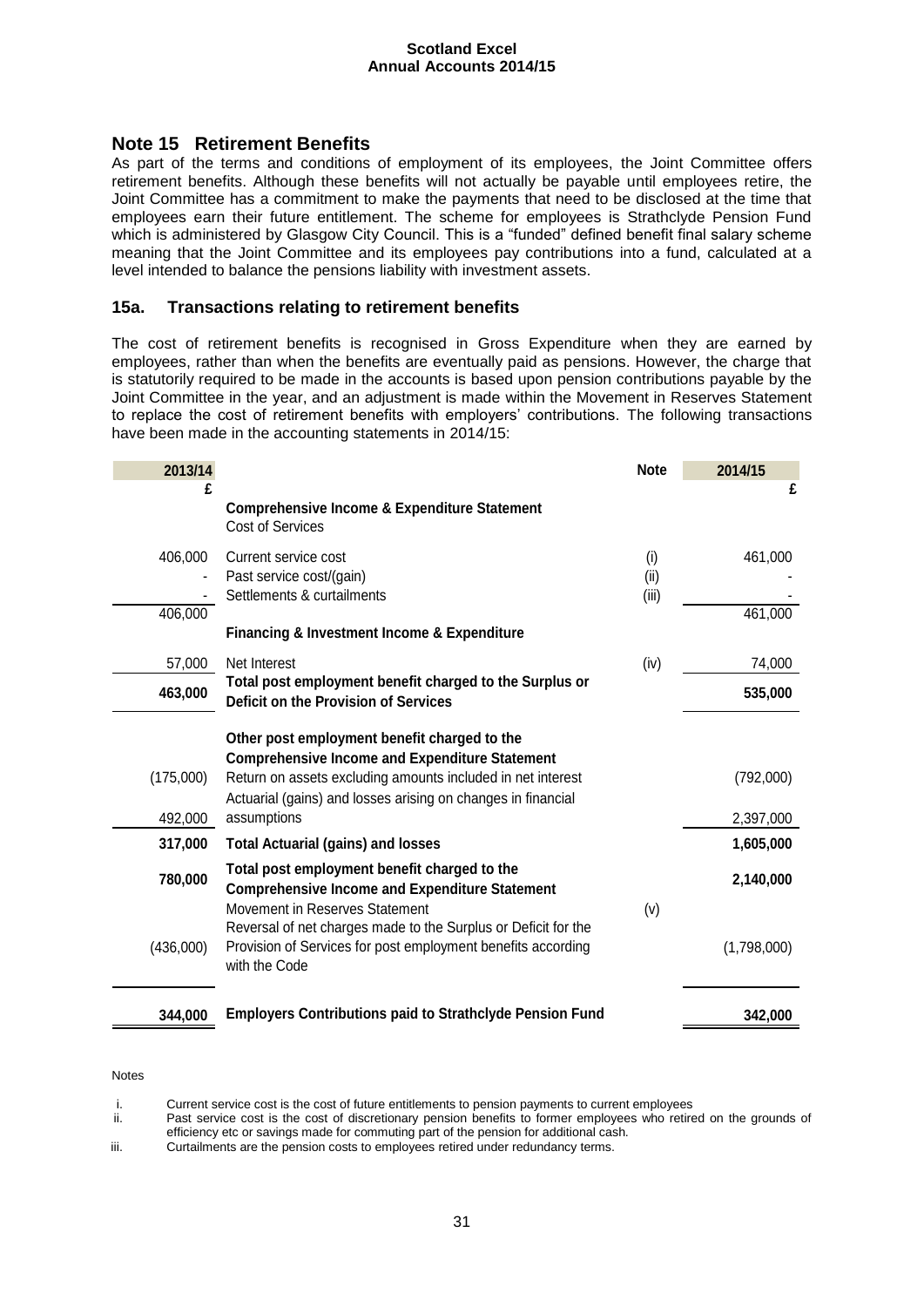- iv. The Interest Cost is an actuarial adjustment to the inflation element in the cost of funding current and future pension obligations. This is the expected increase during the year in the present value of the Joint Committee's share of Strathclyde Pension Fund's liabilities because they are one year closer to settlement.
- v. The Movement on Pension Reserve represents the net change in the pension liability recognised in the Movement in Reserves Statement for pension payments made by the Joint Committee to the Strathclyde Pension Fund during the year (£193,000).

The Joint Committee is also responsible for all pension payments relating to added years benefits it has awarded, together with related increases. In 2014/15 these amounted to £17,648 (2013/14 £16,107).

In addition to the recognised gains and losses included in the Comprehensive Income and Expenditure Statement, losses of £1.605 million are included in the Movement in Reserves Statement (2013/14 £0.317 million loss). The cumulative amount of actuarial losses is £(4.012) million (2013/14 £ (2.407) million).

#### **15b. Assets and liabilities in relation to retirement benefits**

A reconciliation of the Joint Committee's share of the **present value** value of Strathclyde Pension Fund's **liabilities** is as follows:

| 2013/14 |                                                                        | 2014/15 |
|---------|------------------------------------------------------------------------|---------|
| £000    |                                                                        | £000    |
| 8,873   | Opening present value                                                  | 10,210  |
| 406     | Current service cost                                                   | 461     |
| 409     | <b>Interest Cost</b>                                                   | 449     |
| 125     | <b>Employee Contributions</b>                                          | 124     |
|         | Remeasurement (gains)/losses:                                          |         |
| 492     | Actuarial (gains)/losses arising from changes in financial assumptions | 2,397   |
| (95)    | <b>Benefits Paid</b>                                                   | (92)    |
| 10,210  | Balance as at 31 March                                                 | 13,549  |

A reconciliation of the Joint Committee's share of the **fair** value of Strathclyde Pension Fund's **assets** is as follows:

| 2013/14 |                                                             | 2014/15 |
|---------|-------------------------------------------------------------|---------|
| £000    |                                                             | £000    |
| 7,647   | <b>Opening Fair Value</b>                                   | 8,548   |
| 352     | Interest Income                                             | 375     |
|         | Remeasurement gain/(loss):                                  |         |
| 175     | Return on assets excluding amounts included in net interest | 792     |
| 344     | Contributions from employer                                 | 342     |
| 125     | Contributions from employee                                 | 124     |
| (95)    | <b>Benefits Paid</b>                                        | (92)    |
| 8,548   | Closing fair value of scheme assets                         | 10,089  |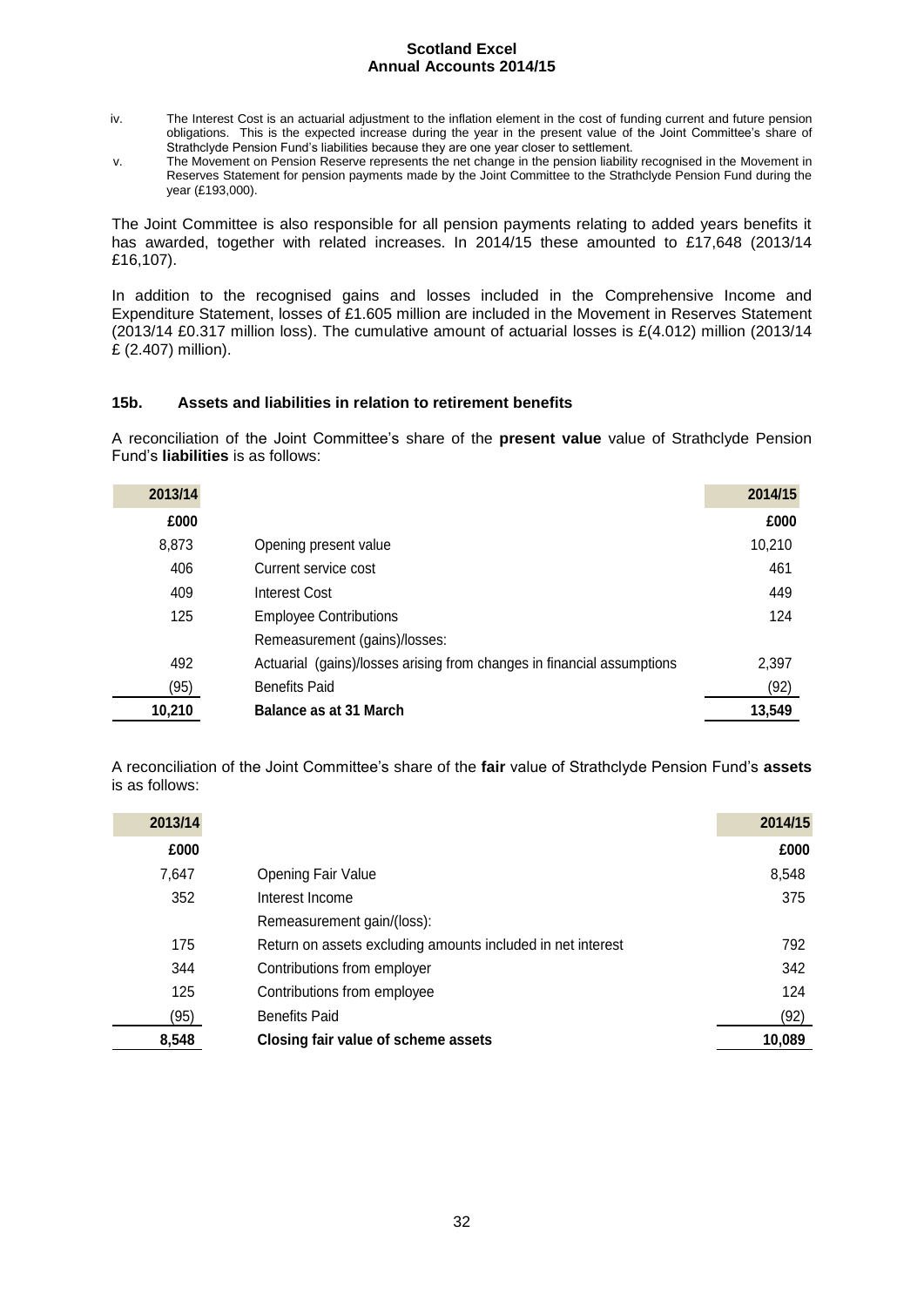#### **15c. Fund history**

|                                     | 2010/11 | 2011/12 | 2012/13 | 2013/14   | 2014/15  |
|-------------------------------------|---------|---------|---------|-----------|----------|
|                                     | £000    | £000    | £000    | £000      | £000     |
| <b>Present Value of Liabilities</b> | (7,685) | (6,881) | (8,873) | (10, 210) | (13,549) |
| Fair value of assets                | 7.704   | 6.243   | 7.647   | 8.548     | 10,089   |
| Surplus/(deficit) in the Fund       | 19      | (638)   | (1,226) | (1,662)   | (3,460)  |

The main fund (Fund 1) of Strathclyde Pension Fund does not have an asset and liability matching (ALM) strategy.

The total liability of £3.460 million has a significant impact on the net worth of the Joint Committee as recorded in the Balance Sheet. However, any deficit on Strathclyde Pension Fund will be made good by increased contributions over the remaining working life of employees, as assessed by the Fund actuary.

#### **15d. Basis for estimating assets and liabilities**

The Joint Committee's share of the liabilities of Strathclyde Pension Fund have been assessed on an actuarial basis using the projected unit method, that estimates the pensions that will be payable in future years dependent upon assumptions about mortality rates, salary levels and so on. The Scheme's liabilities have been assessed by Hymans Robertson, an independent firm of Actuaries, and the estimates are based on the latest full valuation of the Fund at 31 March 2011.

The principal assumptions used by the actuary have been:

| 31st March<br>2014 | Year Ended:                                                              | 31st March<br>2015 |
|--------------------|--------------------------------------------------------------------------|--------------------|
|                    | <b>Mortality assumptions</b>                                             |                    |
|                    | Longevity at 65 for current pensioners                                   |                    |
| 21.0 years         | Men                                                                      | 22.1 years         |
| 23.4 years         | Women<br>۰                                                               | 23.6 years         |
|                    | Longevity at 65 for Future pensioners                                    |                    |
| 23.3 years         | Men                                                                      | 24.8 years         |
| 25.3 years         | Women<br>٠                                                               | 26.2 years         |
| 5.1%               | Rate of increase in salaries*                                            | 4.3%               |
| 2.8%               | Rate of increase in pensions                                             | 2.4%               |
| 4.3%               | Rate for discounting scheme liabilities                                  | 3.2%               |
|                    | Take-up of option to convert annual pension into<br>retirement lump sum: |                    |
| 50.0%              | Pre April 2009 service                                                   | 50.0%              |
| 75.0%              | Post April 2009 service                                                  | 75.0%              |

\* Salary increases are assumed at 1% p.a. until 31 March 2015 and reverting to the long term assumption thereafter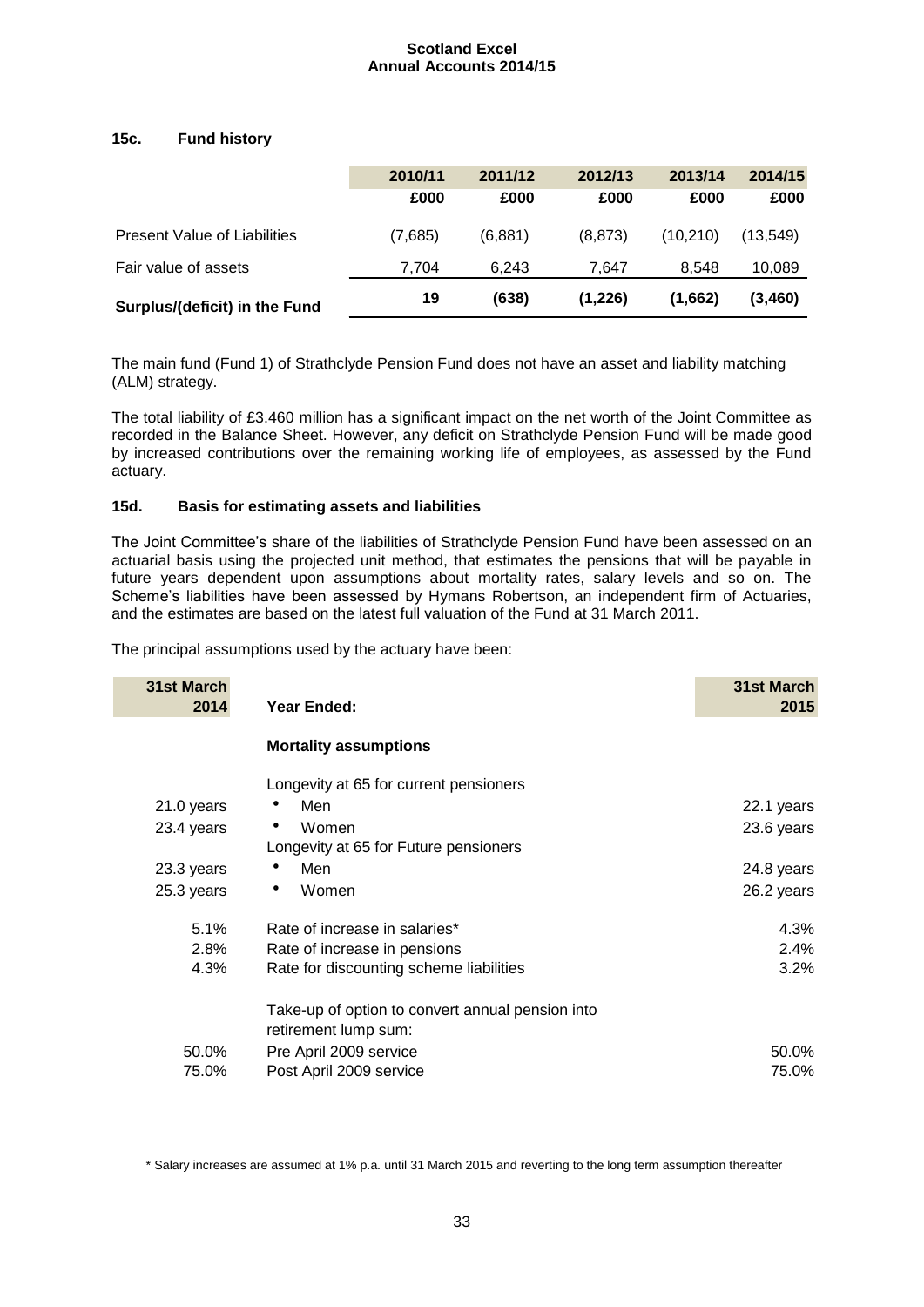The pension scheme's assets consist of the following categories, by proportion of the total assets held:

| 31st March<br>2014 |                                                 |            | 31st March<br>2015 |
|--------------------|-------------------------------------------------|------------|--------------------|
| £000               |                                                 | Percentage | £000               |
|                    | <b>Equity Securities</b>                        |            |                    |
| 787                | Consumer                                        | 9.4%       | 953                |
| 692                | Manufacturing                                   | 7.5%       | 761                |
| 313                | <b>Energy and Utilities</b>                     | 3.0%       | 300                |
| 572                | <b>Financial Institutions</b>                   | 6.9%       | 701                |
| 293                | <b>Health and Care</b>                          | 4.1%       | 410                |
| 466                | <b>Information Technology</b>                   | 5.7%       | 580                |
| 3,123              | <b>Total Equity</b>                             | 36.7%      | 3,705              |
|                    | <b>Private Equity</b>                           |            |                    |
| 806                | All                                             | 9.7%       | 982                |
| 806                | <b>Total Private Equity</b>                     | 9.7%       | 982                |
|                    | <b>Real Estate</b>                              |            |                    |
| 599                | <b>UK Property</b>                              | 9.1%       | 922                |
|                    | <b>Overseas Property</b>                        | 0.0%       |                    |
| 599                | <b>Total Real Estate</b>                        | 9.1%       | 922                |
|                    | <b>Investment Funds &amp; Unit Trusts</b>       |            |                    |
| 2,602              | Equities                                        | 28.7%      | 2,895              |
| 992                | <b>Bonds</b>                                    | 12.7%      | 1,278              |
| 3                  | Commodities                                     | 0.0%       | 4                  |
| 12                 | Infrastructure                                  | 0.3%       | 34                 |
|                    | Other                                           | 0.2%       | 18                 |
| 3,609              | <b>Total Investment Funds &amp; Unit Trusts</b> | 41.9%      | 4,229              |
|                    | <b>Derivatives</b>                              |            |                    |
| $\overline{c}$     | Other                                           | 0.0%       |                    |
| $\overline{2}$     | <b>Total Derivatives</b>                        | 0.0%       | $\frac{3}{3}$      |
|                    | <b>Cash &amp; Cash Equivalents</b>              |            |                    |
| 409                | All                                             | 2.5%       | 248                |
| 409                | <b>Total Cash &amp; Cash Equivalents</b>        | 2.5%       | 248                |
| 8,548              | <b>Total</b>                                    | 100%       | 10,089             |

#### **15e. Impact on cashflows**

An objective of the fund is to keep employer's contributions at as constant a rate as possible. The fund has agreed a strategy to achieve a funding rate of 100% in the longer term. Employers' and employees' contributions have been determined so that rates are standard across all participating employers. The rate for employer contributions has been set at 19.3% for 2015-16 and 2016-17. This rate may vary thereafter following triennial valuation carried out as at 31 March 2014.

The fund will require to assess the impact for future accruals and contributions from impending changes to the LGPS such as the move from 1 April 2015 to a career average revalued earning (CARE) scheme.

The total contributions expected to be made by the Joint Committee to the Strathclyde Pension Fund in the forthcoming year to 31 March 2016 is £0.370 million.